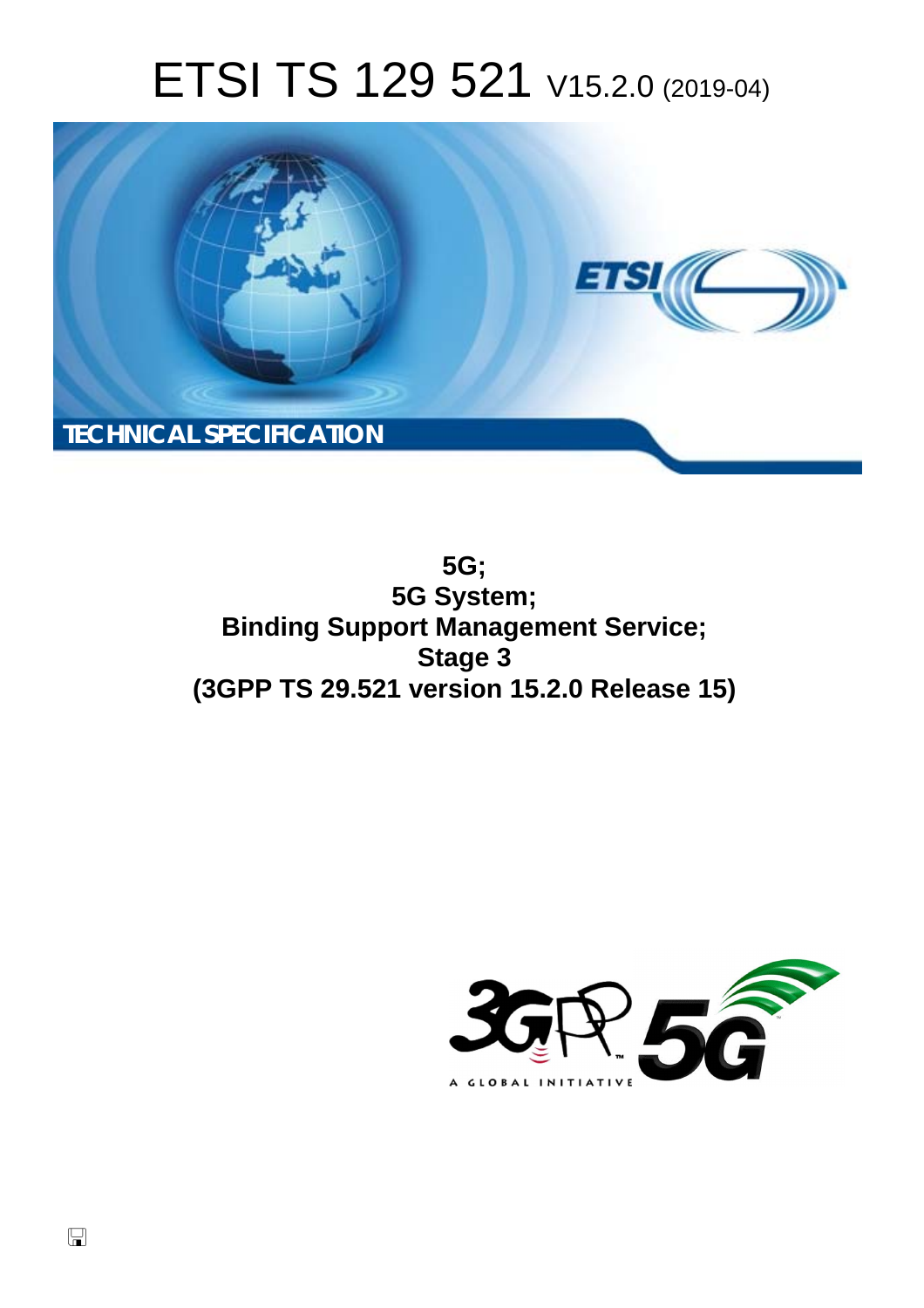Reference

RTS/TSGC-0329521vf20

Keywords

5G

#### *ETSI*

#### 650 Route des Lucioles F-06921 Sophia Antipolis Cedex - FRANCE

Tel.: +33 4 92 94 42 00 Fax: +33 4 93 65 47 16

Siret N° 348 623 562 00017 - NAF 742 C Association à but non lucratif enregistrée à la Sous-Préfecture de Grasse (06) N° 7803/88

#### *Important notice*

The present document can be downloaded from: <http://www.etsi.org/standards-search>

The present document may be made available in electronic versions and/or in print. The content of any electronic and/or print versions of the present document shall not be modified without the prior written authorization of ETSI. In case of any existing or perceived difference in contents between such versions and/or in print, the prevailing version of an ETSI deliverable is the one made publicly available in PDF format at [www.etsi.org/deliver](http://www.etsi.org/deliver).

Users of the present document should be aware that the document may be subject to revision or change of status. Information on the current status of this and other ETSI documents is available at <https://portal.etsi.org/TB/ETSIDeliverableStatus.aspx>

If you find errors in the present document, please send your comment to one of the following services: <https://portal.etsi.org/People/CommiteeSupportStaff.aspx>

#### *Copyright Notification*

No part may be reproduced or utilized in any form or by any means, electronic or mechanical, including photocopying and microfilm except as authorized by written permission of ETSI. The content of the PDF version shall not be modified without the written authorization of ETSI. The copyright and the foregoing restriction extend to reproduction in all media.

> © ETSI 2019. All rights reserved.

**DECT**TM, **PLUGTESTS**TM, **UMTS**TM and the ETSI logo are trademarks of ETSI registered for the benefit of its Members. **3GPP**TM and **LTE**TM are trademarks of ETSI registered for the benefit of its Members and of the 3GPP Organizational Partners. **oneM2M™** logo is a trademark of ETSI registered for the benefit of its Members and of the oneM2M Partners. **GSM**® and the GSM logo are trademarks registered and owned by the GSM Association.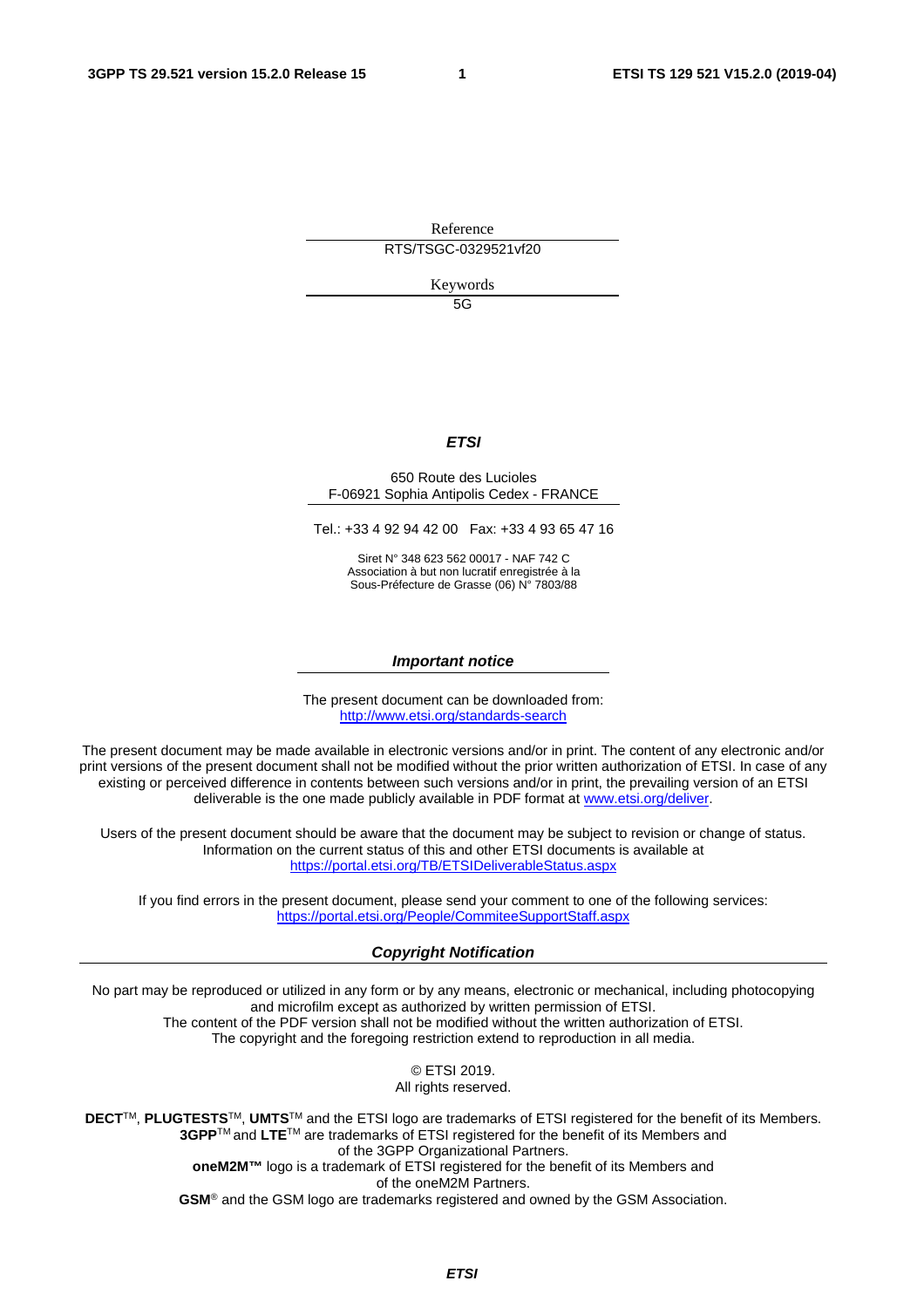## Intellectual Property Rights

#### Essential patents

IPRs essential or potentially essential to normative deliverables may have been declared to ETSI. The information pertaining to these essential IPRs, if any, is publicly available for **ETSI members and non-members**, and can be found in ETSI SR 000 314: *"Intellectual Property Rights (IPRs); Essential, or potentially Essential, IPRs notified to ETSI in respect of ETSI standards"*, which is available from the ETSI Secretariat. Latest updates are available on the ETSI Web server ([https://ipr.etsi.org/\)](https://ipr.etsi.org/).

Pursuant to the ETSI IPR Policy, no investigation, including IPR searches, has been carried out by ETSI. No guarantee can be given as to the existence of other IPRs not referenced in ETSI SR 000 314 (or the updates on the ETSI Web server) which are, or may be, or may become, essential to the present document.

#### **Trademarks**

The present document may include trademarks and/or tradenames which are asserted and/or registered by their owners. ETSI claims no ownership of these except for any which are indicated as being the property of ETSI, and conveys no right to use or reproduce any trademark and/or tradename. Mention of those trademarks in the present document does not constitute an endorsement by ETSI of products, services or organizations associated with those trademarks.

## Foreword

This Technical Specification (TS) has been produced by ETSI 3rd Generation Partnership Project (3GPP).

The present document may refer to technical specifications or reports using their 3GPP identities, UMTS identities or GSM identities. These should be interpreted as being references to the corresponding ETSI deliverables.

The cross reference between GSM, UMTS, 3GPP and ETSI identities can be found under [http://webapp.etsi.org/key/queryform.asp.](http://webapp.etsi.org/key/queryform.asp)

## Modal verbs terminology

In the present document "**shall**", "**shall not**", "**should**", "**should not**", "**may**", "**need not**", "**will**", "**will not**", "**can**" and "**cannot**" are to be interpreted as described in clause 3.2 of the [ETSI Drafting Rules](https://portal.etsi.org/Services/editHelp!/Howtostart/ETSIDraftingRules.aspx) (Verbal forms for the expression of provisions).

"**must**" and "**must not**" are **NOT** allowed in ETSI deliverables except when used in direct citation.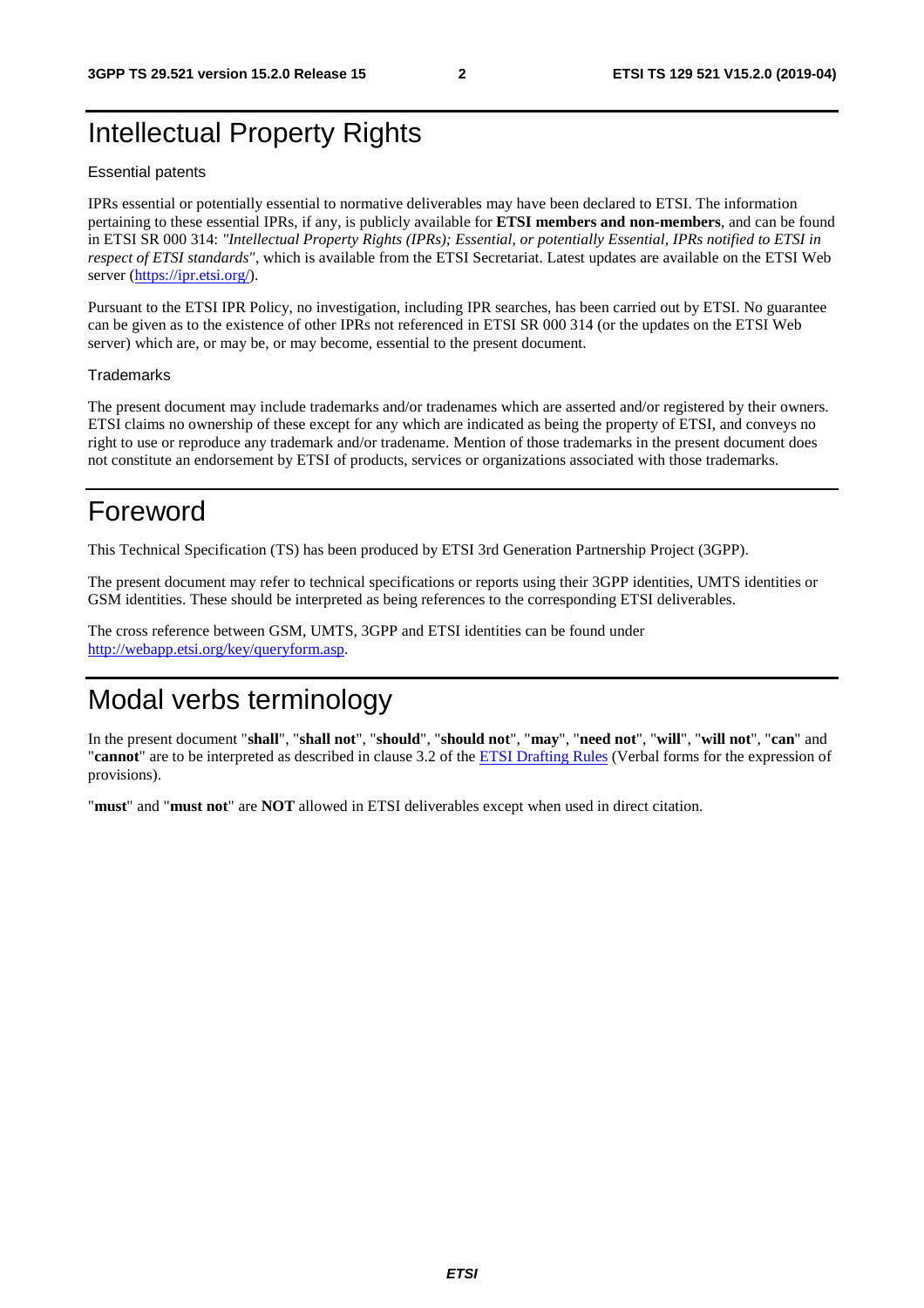$\mathbf{3}$ 

## Contents

| 1         |  |
|-----------|--|
| 2         |  |
| 3         |  |
| 3.1       |  |
| 3.2       |  |
| 4         |  |
| 4.1       |  |
| 4.1.1     |  |
| 4.1.2     |  |
| 4.1.3     |  |
| 4.1.3.1   |  |
| 4.1.3.2   |  |
| 4.2       |  |
| 4.2.1     |  |
| 4.2.2     |  |
| 4.2.2.1   |  |
| 4.2.2.2   |  |
| 4.2.3     |  |
| 4.2.3.1   |  |
| 4.2.3.2   |  |
| 4.2.4     |  |
| 4.2.4.1   |  |
| 4.2.4.2   |  |
|           |  |
| 5         |  |
| 5.1       |  |
| 5.2       |  |
| 5.2.1     |  |
| 5.2.2     |  |
| 5.2.2.1   |  |
| 5.2.2.2   |  |
| 5.2.3     |  |
| 5.2.3.1   |  |
| 5.3       |  |
| 5.3.1     |  |
| 5.3.2     |  |
| 5.3.2.1   |  |
| 5.3.2.2   |  |
| 5.3.2.3   |  |
| 5.3.2.3.1 |  |
| 5.3.2.3.2 |  |
| 5.3.3     |  |
| 5.4       |  |
| 5.5       |  |
| 5.6       |  |
| 5.6.1     |  |
| 5.6.2     |  |
| 5.6.2.1   |  |
| 5.6.2.2   |  |
| 5.6.3     |  |
| 5.6.3.1   |  |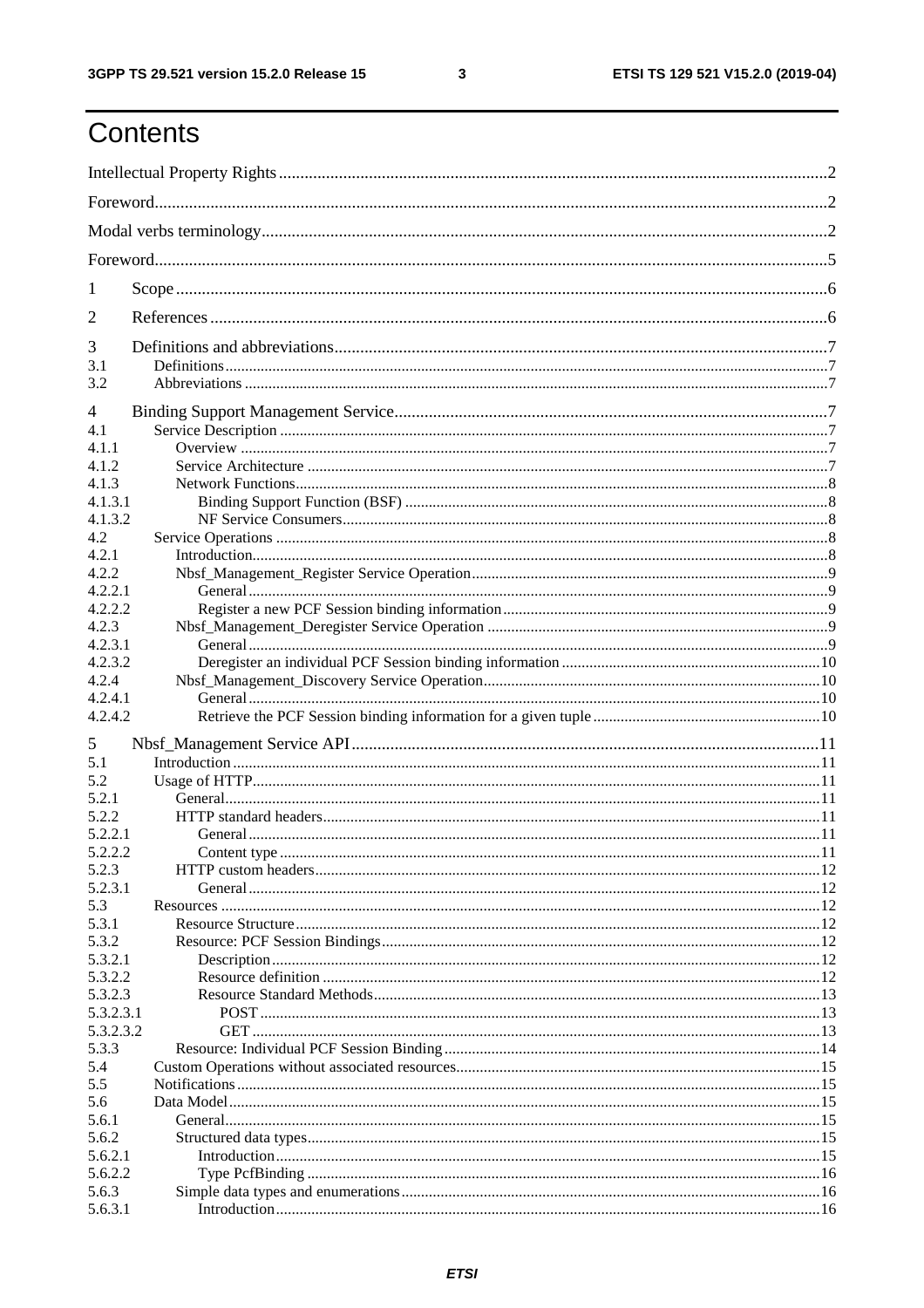$\overline{\mathbf{4}}$ 

| 5.6.3.2 |                               |                                                             |  |
|---------|-------------------------------|-------------------------------------------------------------|--|
| 5.7     |                               |                                                             |  |
| 5.8     |                               |                                                             |  |
| 5.9     |                               |                                                             |  |
|         |                               |                                                             |  |
|         |                               |                                                             |  |
|         |                               |                                                             |  |
|         | <b>Annex B</b> (informative): | Deployment option to support BSF and DRA coexistence due to |  |
|         | <b>Annex C</b> (informative): |                                                             |  |
|         |                               |                                                             |  |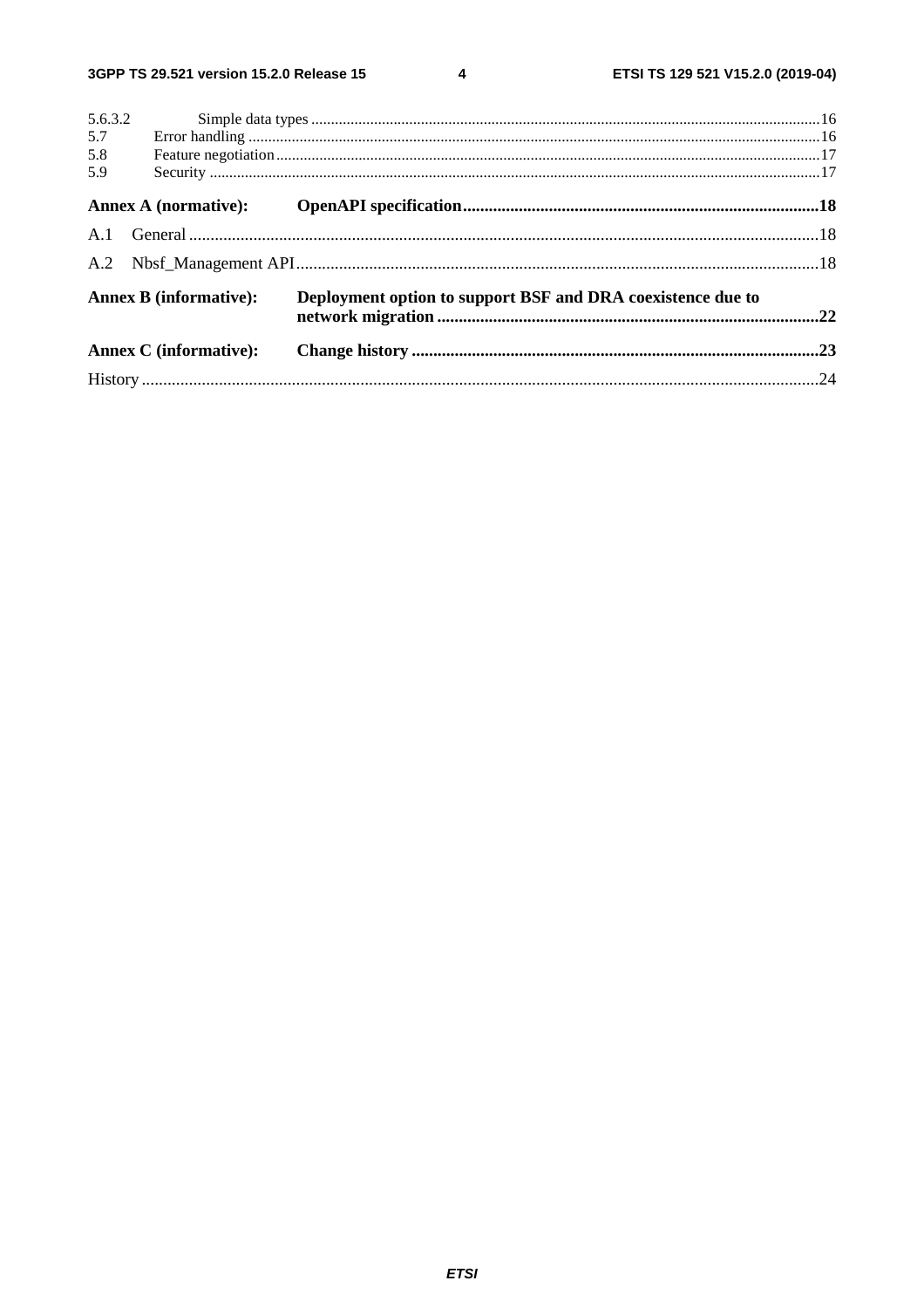## Foreword

This Technical Specification has been produced by the 3rd Generation Partnership Project (3GPP).

The contents of the present document are subject to continuing work within the TSG and may change following formal TSG approval. Should the TSG modify the contents of the present document, it will be re-released by the TSG with an identifying change of release date and an increase in version number as follows:

Version x.y.z

where:

- x the first digit:
	- 1 presented to TSG for information;
	- 2 presented to TSG for approval;
	- 3 or greater indicates TSG approved document under change control.
- y the second digit is incremented for all changes of substance, i.e. technical enhancements, corrections, updates, etc.
- z the third digit is incremented when editorial only changes have been incorporated in the document.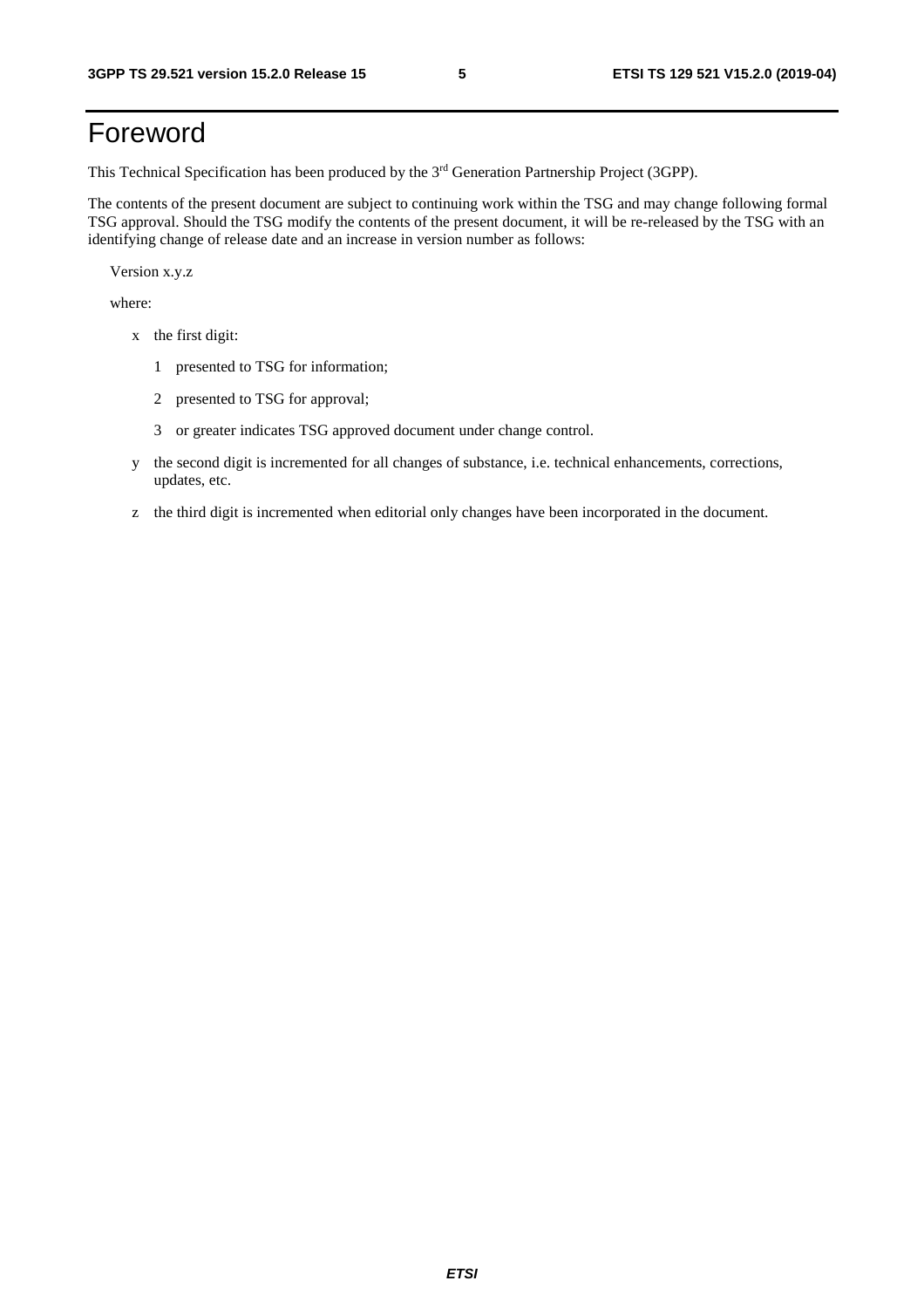## 1 Scope

The present specification provides the stage 3 definition of the Binding Support Management Service of the 5G System.

The 5G System Architecture is defined in 3GPP TS 23.501 [2]. The stage 2 definition and related procedures for Binding Support Management Service is specified in 3GPP TS 23.502 [3] and 3GPP TS 23.503 [4].

The 5G System stage 3 call flows are provided in 3GPP TS 29.513 [5].

The Technical Realization of the Service Based Architecture and the Principles and Guidelines for Services Definition are specified in 3GPP TS 29.500 [6] and 3GPP TS 29.501 [7].

The Binding Support Management Service is provided by the Binding Support Function (BSF).

## 2 References

The following documents contain provisions which, through reference in this text, constitute provisions of the present document.

- References are either specific (identified by date of publication, edition number, version number, etc.) or non-specific.
- For a specific reference, subsequent revisions do not apply.
- For a non-specific reference, the latest version applies. In the case of a reference to a 3GPP document (including a GSM document), a non-specific reference implicitly refers to the latest version of that document *in the same Release as the present document*.
- [1] 3GPP TR 21.905: "Vocabulary for 3GPP Specifications".
- [2] 3GPP TS 23.501: "System Architecture for the 5G System; Stage 2".
- [3] 3GPP TS 23.502: "Procedures for the 5G System; Stage 2".
- [4] 3GPP TS 23.503: "Policy and Charging Control Framework for the 5G System; Stage 2".
- [5] 3GPP TS 29.513: "5G System; Policy and Charging Control signalling flows and QoS parameter mapping; Stage 3".
- [6] 3GPP TS 29.500: "5G System; Technical Realization of Service Based Architecture; Stage 3".
- [7] 3GPP TS 29.501: "5G System; Principles and Guidelines for Services Definition; Stage 3".
- [8] IETF RFC 7540: "Hypertext Transfer Protocol Version 2 (HTTP/2)".
- [9] IETF RFC 8259: "The JavaScript Object Notation (JSON) Data Interchange Format".
- [10] 3GPP TS 29.571: "5G System; Common Data Types for Service Based Interfaces Stage 3".
- [11] OpenAPI: "OpenAPI 3.0.0 Specification", [https://github.com/OAI/OpenAPI](https://github.com/OAI/OpenAPI-Specification/blob/master/versions/3.0.0.md)-[Specification/blob/master/versions/3.0.0.md](https://github.com/OAI/OpenAPI-Specification/blob/master/versions/3.0.0.md).
- [12] 3GPP TS 29.510: "5G System; Network Function Repository Services; Stage 3".
- [13] IETF RFC 7807: "Problem Details for HTTP APIs".
- [14] 3GPP TS 29.213: " Policy and Charging Control signalling flows and Quality of Service (QoS) parameter mapping".
- [n2] 3GPP TS 33.501: "Security architecture and procedures for 5G system".
- [n3] IETF RFC 6749: "The OAuth 2.0 Authorization Framework".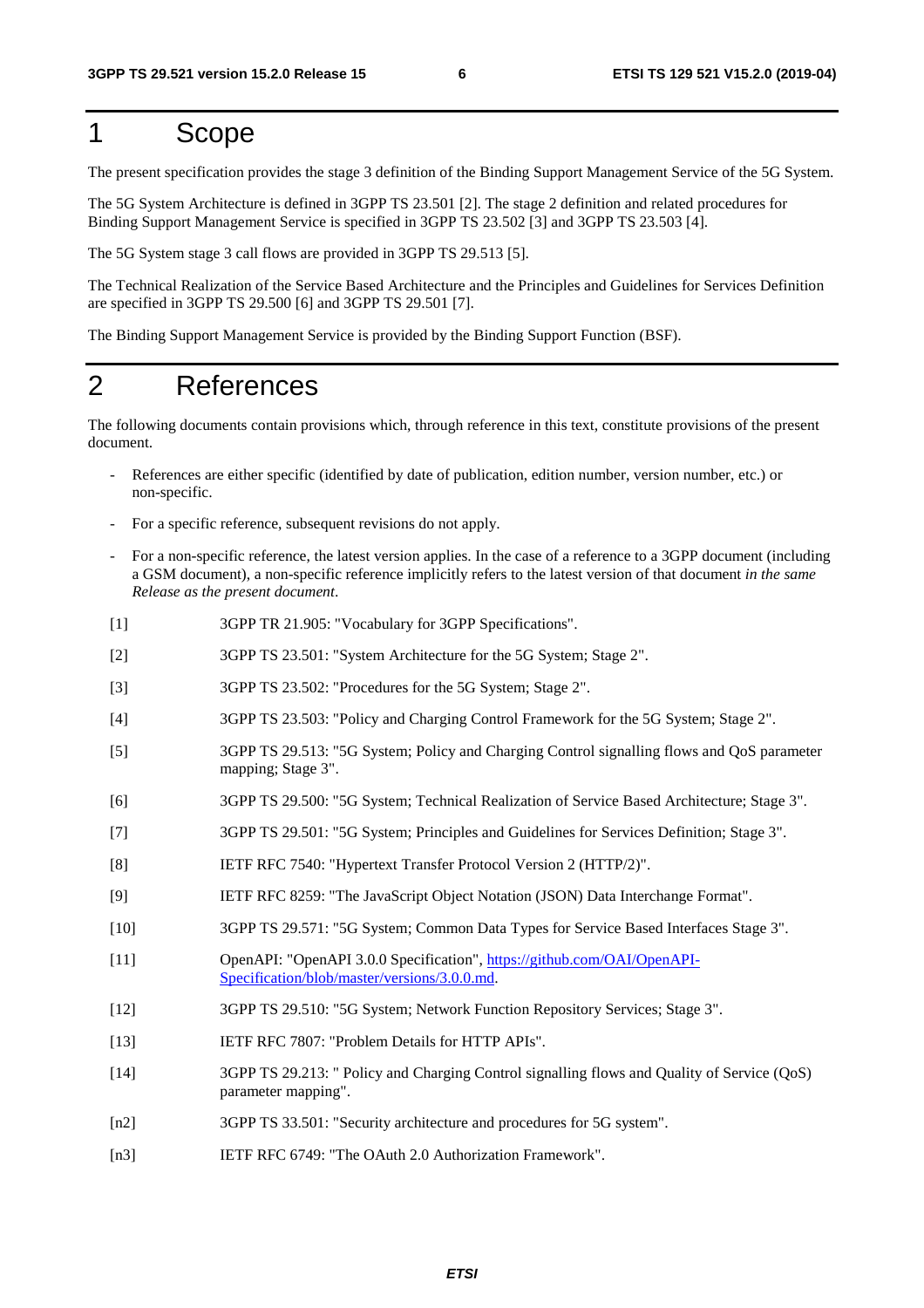## 3 Definitions and abbreviations

## 3.1 Definitions

For the purposes of the present document, the terms and definitions given in 3GPP TR 21.905 [1] and the following apply. A term defined in the present document takes precedence over the definition of the same term, if any, in 3GPP TR 21.905 [1].

## 3.2 Abbreviations

For the purposes of the present document, the abbreviations given in 3GPP TR 21.905 [1] and the following apply. An abbreviation defined in the present document takes precedence over the definition of the same abbreviation, if any, in 3GPP TR 21.905 [1].

| API         | <b>Application Programming Interface</b> |
|-------------|------------------------------------------|
| <b>BSF</b>  | <b>Binding Support Function</b>          |
| DR A        | Diameter Routing Agent                   |
| <b>HTTP</b> | <b>Hypertext Transfer Protocol</b>       |
| NF          | <b>Network Function</b>                  |
| <b>NRF</b>  | <b>Network Repository Function</b>       |
|             |                                          |

## 4 Binding Support Management Service

## 4.1 Service Description

#### 4.1.1 Overview

The Binding Support Management Service as defined in 3GPP TS 23.502 [3] and 3GPP TS 23.503 [4], is provided by the Binding Support Function (BSF).

The Nbsf service is used for the BSF to provide a PDU session binding functionality, which ensures that an AF request for a certain PDU Session reaches the relevant PCF holding the PDU Session information.

This service:

- Allows NF consumers to register, update and remove the binding information; and
- allows NF consumers to retrieve the binding information.

### 4.1.2 Service Architecture

The 5G System Architecture is defined in 3GPP TS 23.501 [2]. The Policy and Charging related 5G architecture is also described in 3GPP TS 23.503 [4] and 3GPP TS 29.513 [5].

The Binding Support Management Service (Nbsf\_Management) is exhibited by the Binding Support Function (BSF).

Known consumers of the Nbsf\_management service are:

- Policy Control Function (PCF)
- Network Exposure Function (NEF)
- Application Function (AF)

As described in 3GPP TS 23.503 [4], the BSF is a function that can be deployed standalone or can be the functionality provided by other network functions, such as PCF, UDR, NRF, SMF.

NOTE: The PCF accesses the Nbsf\_management service at the BSF via an internal interface when it is collocated with BSF.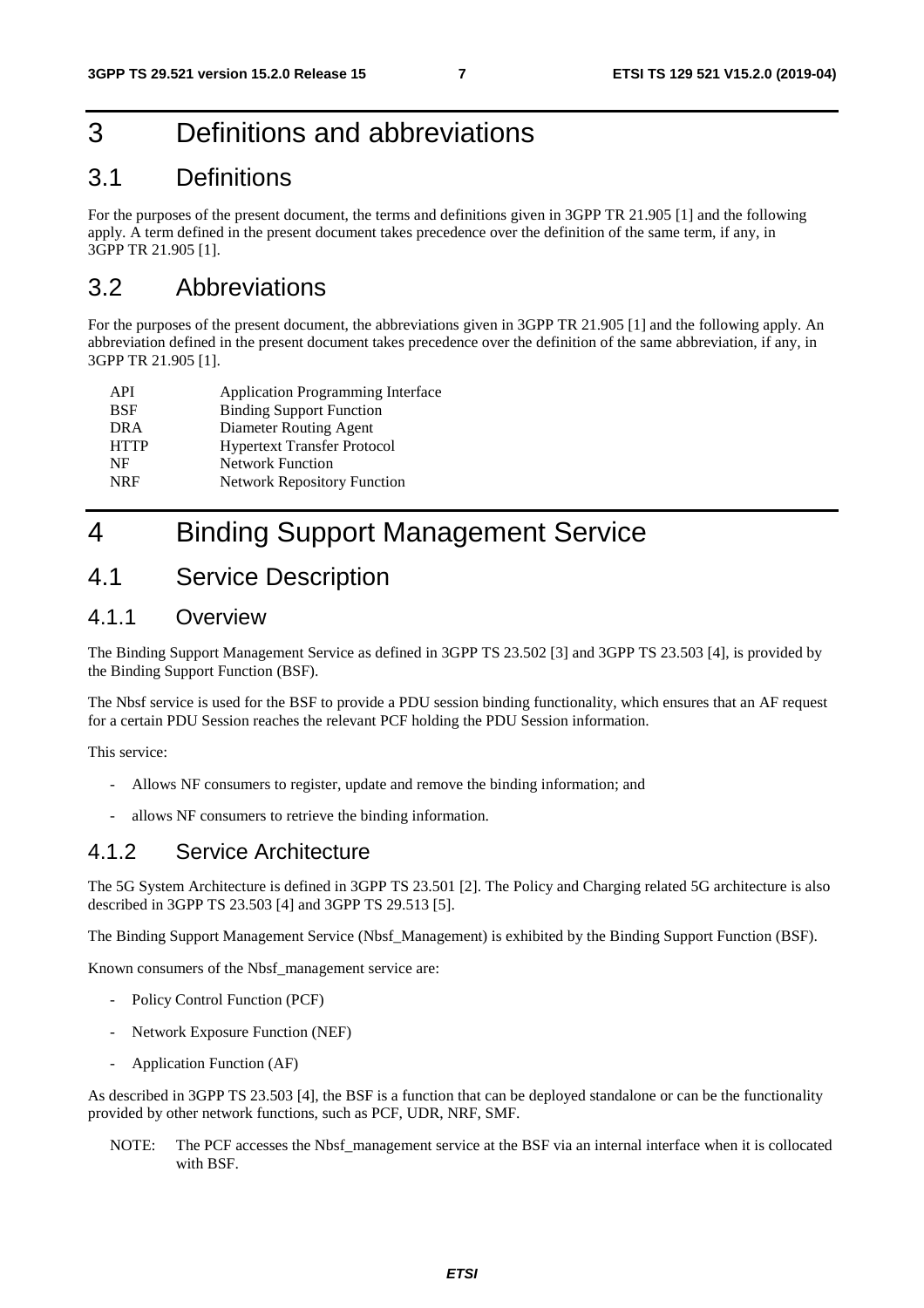

#### **Figure 4.1.2-1: Reference Architecture for the Nbsf\_management service; SBI representation**

#### 4.1.3 Network Functions

#### 4.1.3.1 Binding Support Function (BSF)

The BSF provides:

- stores the binding information for a certain PDU Session; and
- discovers the selected PCF according to the binding information.

The BSF allows PCFs to register, update and remove the binding information from it, and allows NF consumers to discover the selected PCF.

The BSF can be deployed standalone or can be collocated with other network functions, such as PCF, UDR, NRF andSMF.

#### 4.1.3.2 NF Service Consumers

The Policy Control Function (PCF):

registers and deregisters the binding information in BSF for a UE when an IP address is allocated, updated or released for a PDU Session.

The Network Exposure Function (NEF):

- provides a means for the Application Functions to securely interact with the Policy framework for policy control to 3GPP network. During the procedure, it needs to discover the selected PCF by using the Nbsf management service discovery service operation.

The Application Function (AF):

discover the selected PCF by using the Nbsf management service discovery service operation when it is allowed to interact directly with the policy framework for policy control.

## 4.2 Service Operations

### 4.2.1 Introduction

| Table 4.2.1-1: Operations of the Nbsf_management Service |  |
|----------------------------------------------------------|--|
|                                                          |  |

| Service operation name     | <b>Description</b>                                       | <b>Initiated by</b> |
|----------------------------|----------------------------------------------------------|---------------------|
| Nbsf_Management_Register   | This service operation is used to register the binding   | NF consumer (PCF)   |
|                            | information for a UE when an IP address is allocated for |                     |
|                            | a PDU Session.                                           |                     |
| Nbsf Management Deregister | This service operation is used to deregister the binding | NF consumer (PCF)   |
|                            | information for a UE when the PDU Session is released.   |                     |
| Nbsf_Management_Discovery  | This service operation is used by an NEF or AF to        | NF consumer (NEF,   |
|                            | discover a selected PCF                                  | AF)                 |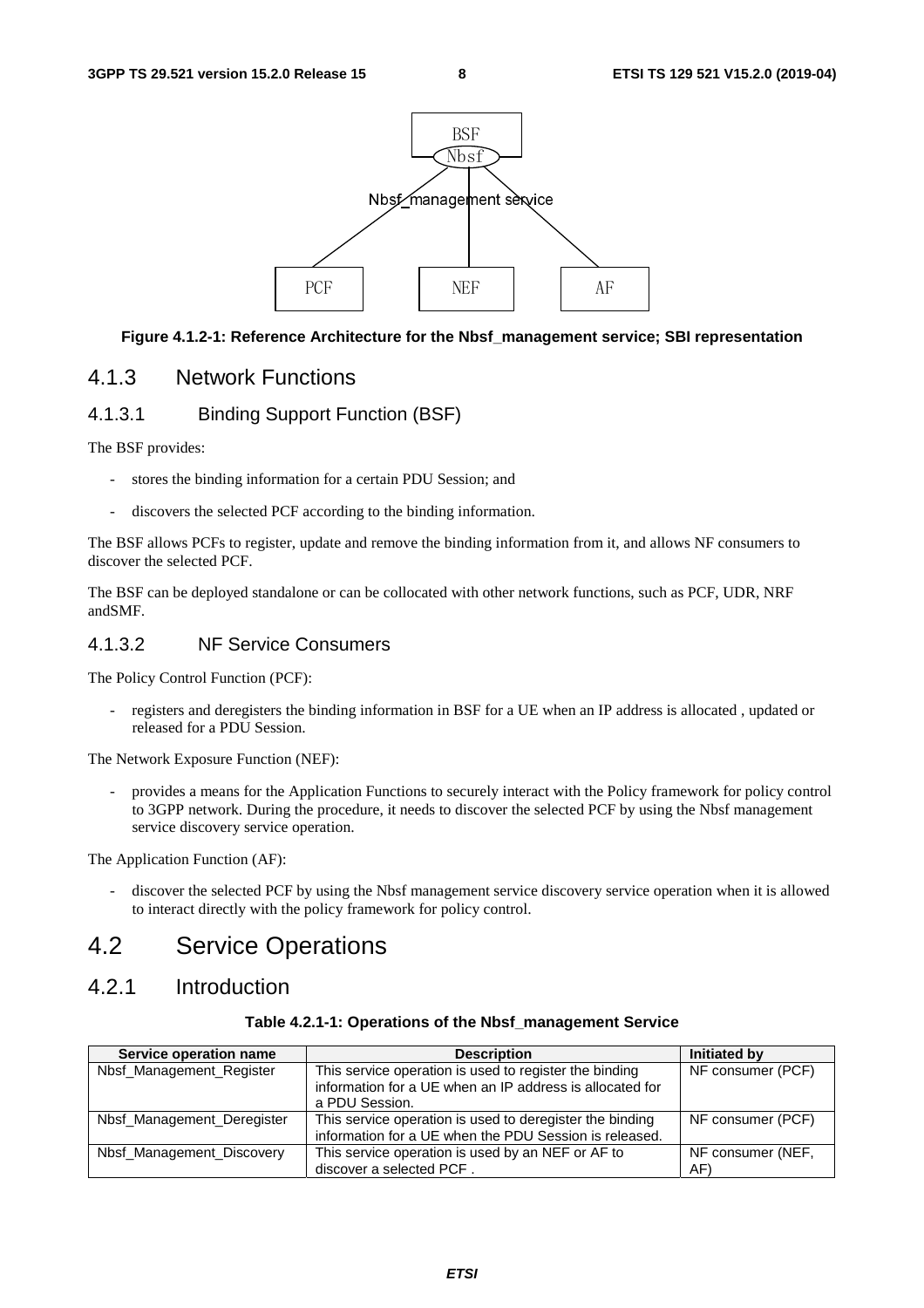### 4.2.2 Nbsf\_Management\_Register Service Operation

#### 4.2.2.1 General

This service operation allows the service consumer to register the session binding information for a UE in the BSF by providing the user identity, the DNN, the UE IP address(es) and the selected PCF address for a certain PDU Session to the BSF, and BSF stores the information.

#### 4.2.2.2 Register a new PCF Session binding information



#### **Figure 4.2.2.2-1: NF service consumer register a new PCF Session binding information**

The NF service consumer shall invoke the Nbsf\_Management\_Register service operation to register the session binding information for a UE in the BSF. The NF service consumer shall send an HTTP POST request with "{apiRoot}/nbsfmanagement/v1/pcfBindings" as Resource URI representing the "PCF Session Bindings", as shown in figure 4.2.2.2-1, step 1, to create a binding information for an "Individual PCF Session Binding" according to the information (e.g. UE address(es), SUPI; GPSI, DNN, S-NSSAI,.NSI) in message body. The PcfBinding data structure provided in the request body shall include:

- UE address(es);
- PCF Id;

and may include:

- DNN:
- SUPI;
- GPSI;
- S-NSSAI, and
- IPv4 address domain.

Upon the reception of an HTTP POST request with: "{apiRoot}/nbsf-management/v1/pcfBindings" as Resource URI and PcfBinding data structure as request body, the BSF shall:

- create new binding information;
- assign a bindingId; and
- store the binding information.

If the BSF created an "Individual PCF Session Binding" resource, the BSF shall respond with "201 Created" with the message body containing a representation of the created binding information, as shown in figure 4.2.2.2.2-1, step 2. The BSF shall include a Location HTTP header field. The Location header field shall contain the URI of the created binding information i.e. "{apiRoot}/nbsf-management/v1/pcfBindings/{bindingId}".

### 4.2.3 Nbsf Management Deregister Service Operation

#### 4.2.3.1 General

This service operation allows the service consumer to remove the session binding information for a UE in the BSF by providing an IP-address for a certain PDU Session to the BSF. It is executed by deleting a given resource identified by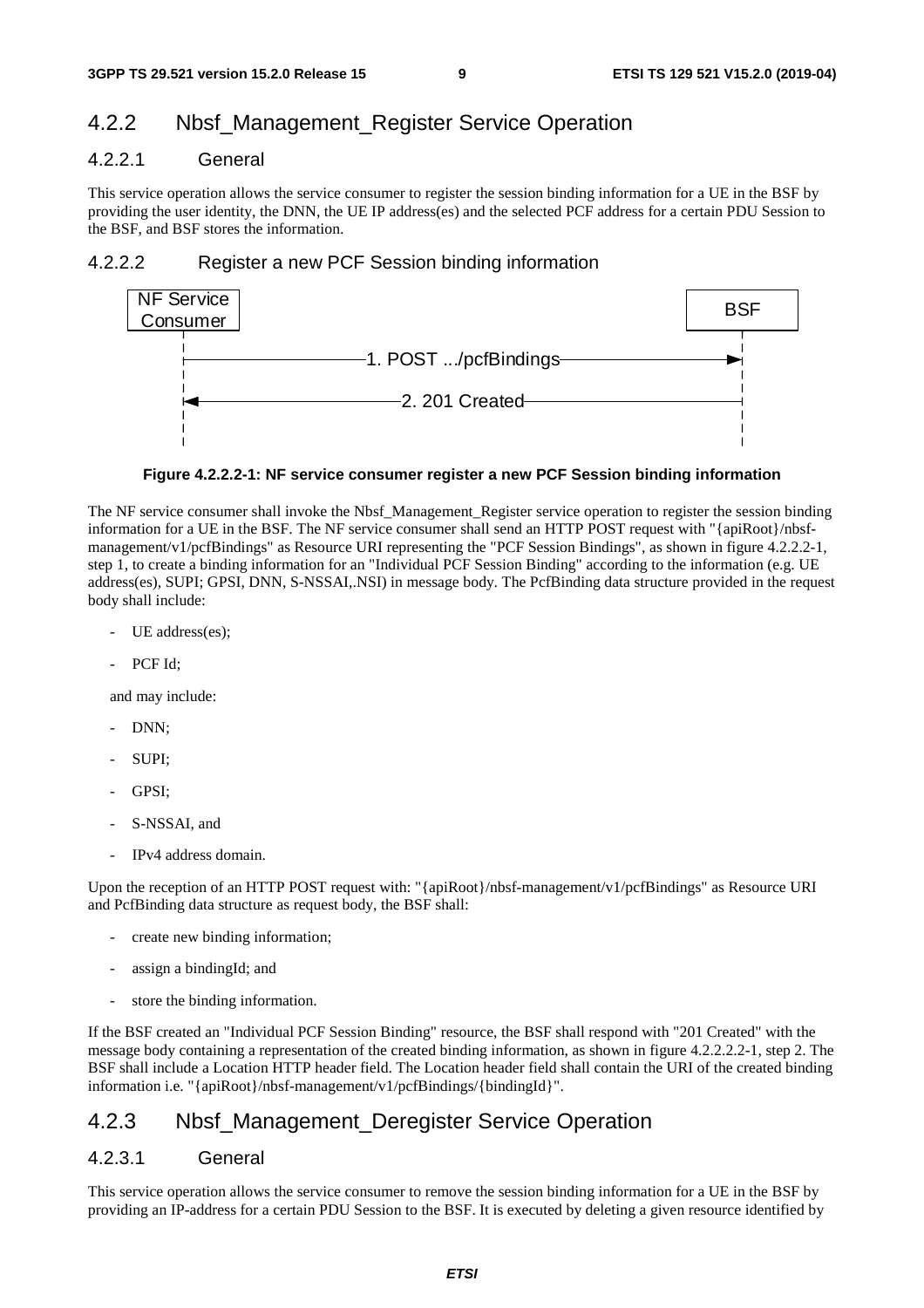an "IP-address". The operation is invoked by issuing a DELETE request on the URI representing the specific session binding information.







The NF service consumer shall invoke the Nbsf\_Management\_DeRegister service operation to deregister the session binding information for a UE in the BSF. The NF service consumer shall send an HTTP DELETE request with "{apiRoot}/nbsf-management/v1/pcfBindings/{bindingId}" as Resource URI , where "{bindingId}" is the event subscriptionId of the existing subscription that is to be deleted..

Upon the the reception of an HTTP DELETE request with: "{apiRoot}/nbsf-management/v1/pcfBindings/{bindingId}" as Resource URI, the BSF shall:

remove the corresponding binding information.

If the HTTP request message from the NF service consumer is accepted, the BSF shall respond with "204 No Content". If the Individual PCF Session Binding resource does not exist, the BSF shall respond with "404 Not Found".

## 4.2.4 Nbsf\_Management\_Discovery Service Operation

#### 4.2.4.1 General

This service operation allows the service consumer to use the HTTP GET method to obtain the selected PCF ID.

#### 4.2.4.2 Retrieve the PCF Session binding information for a given tuple



#### **Figure 4.2.4.2-1: NF service consumer retrieve the PCF Session binding information for a given tuple**

The NF service consumer shall invoke the Nbsf\_Management\_Descovery service operation to obtain the selected PCF ID for a PDU session in the BSF. The NF service consumer shall send an HTTP GET request with "{apiRoot}/nbsfmanagement/v1/pcfBindings?query\_parameters" as Resource URI, where query\_parameters shall include:

- UE address(es); or
- the tuple UE address, DNN, S-NNSAI; or
- the tuple SUPI, DNN, S-NNSAI; or
- the tuple GPSI, DNN, S-NNSAI; or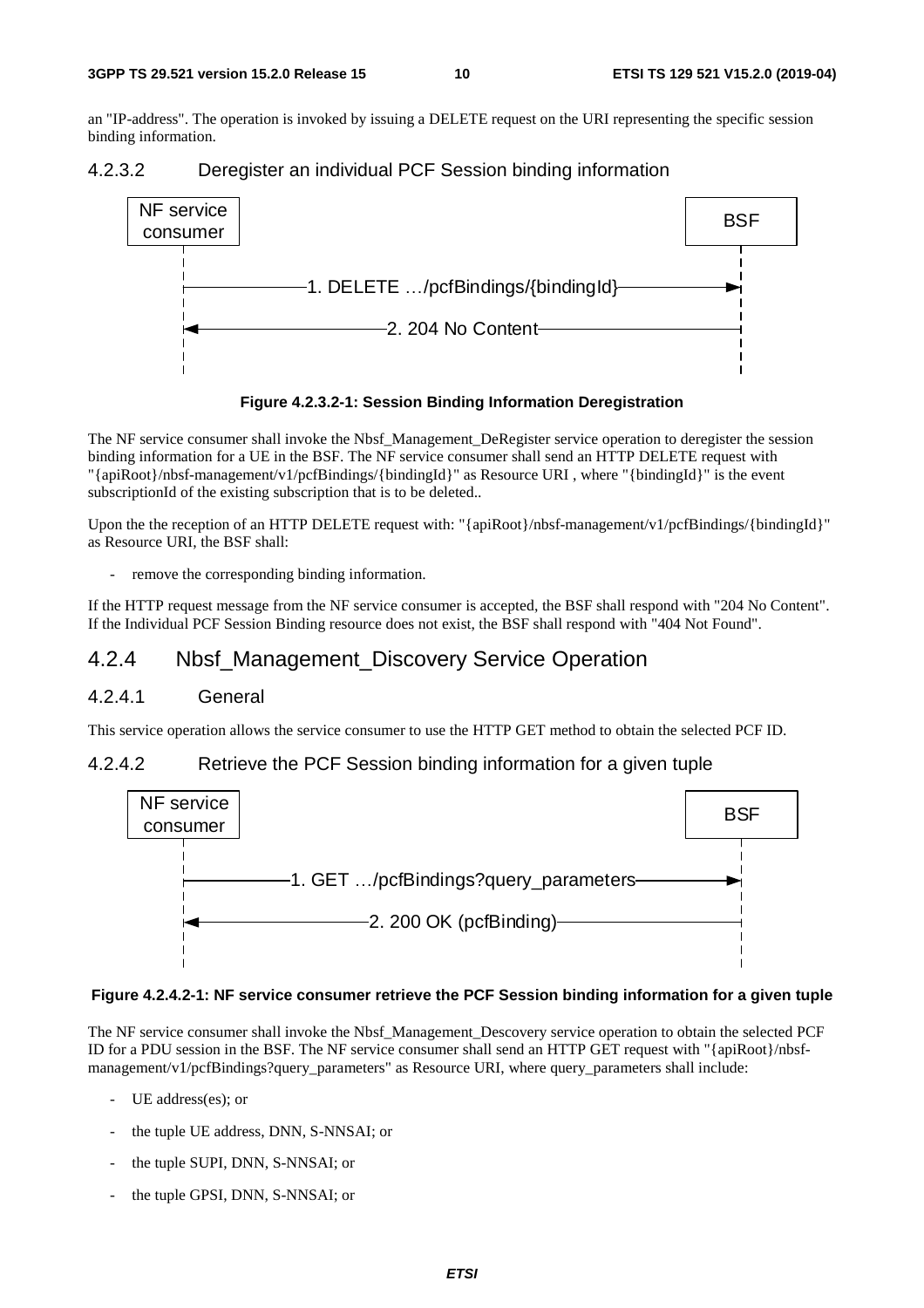the tuple UE address, DNN, SUPI/GPSI, S-NNSAI.

Upon the the reception of an HTTP GET request with: "{apiRoot}/nbsfmanagement/v1/pcfBindings?query\_parameters" as Resource URI, the BSF shall:

search the corresponding binding information.

If the HTTP request message from the NF service consumer is accepted, the BSF shall respond the PCF id within the pcfBinding data structure with "200 OK". If the PCF Session Binding resource does not exist, the BSF shall respond with "404 Not Found".

## 5 Nbsf\_Management Service API

### 5.1 Introduction

The Nbsf\_management Service shall use the Nbsf\_management API.

The request URI used in each HTTP request from the NF service consumer towards the BSF shall have the structure defined in subclause 4.4.1 of 3GPP TS 29.501 [7], i.e.:

#### **{apiRoot}/{apiName}/{apiVersion}/{apiSpecificResourceUriPart}**

with the following components:

- The {apiRoot} shall be set as described in 3GPP TS 29.501 [7].
- The {apiName} shall be "nbsf-management".
- The {apiVersion} shall be "v1".
- The {apiSpecificResourceUriPart} shall be set as described in subclause 5.3.

## 5.2 Usage of HTTP

#### 5.2.1 General

HTTP/2, IETF RFC 7540 [8], shall be used as specified in clause 5 of 3GPP TS 29.500 [6].

HTTP/2 shall be transported as specified in subclause 5.3 of 3GPP TS 29.500 [6].

The OpenAPI [11] specification of HTTP messages and content bodies for the Nbsf\_management is contained in Annex A.

### 5.2.2 HTTP standard headers

#### 5.2.2.1 General

See subclause 5.2.2 of 3GPP TS 29.500 [6] for the usage of HTTP standard headers.

#### 5.2.2.2 Content type

JSON, IETF RFC 8259 [9], shall be used as content type of the HTTP bodies specified in the present specification as specified in subclause 5.4 of 3GPP TS 29.500 [6]. The use of the JSON format shall be signalled by the content type "application/json".

"Problem Details" JSON object shall be used to indicate additional details of the error in a HTTP response body and shall be signalled by the content type "application/problem+json", as defined in IETF RFC 7807 [13].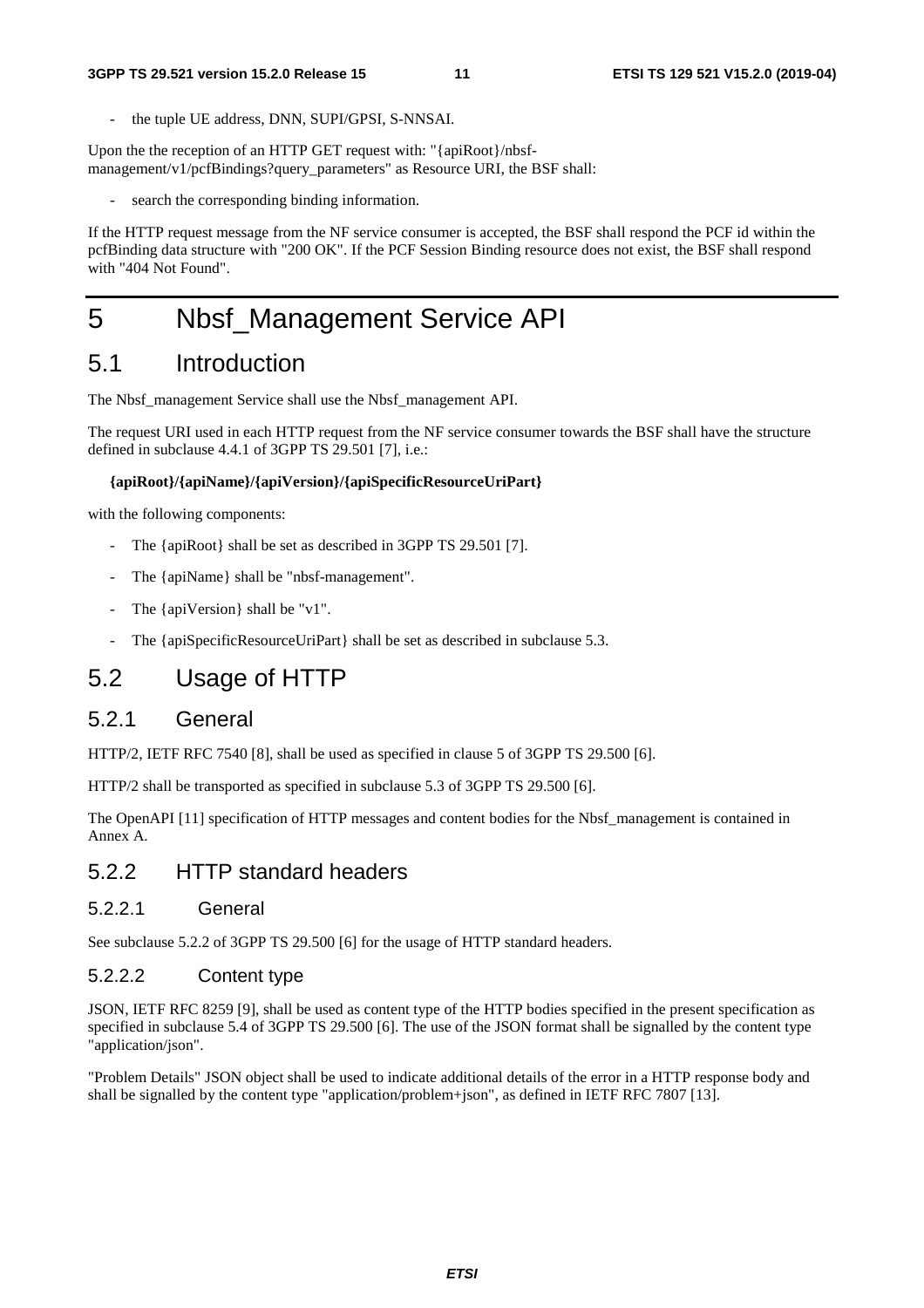### 5.2.3 HTTP custom headers

#### 5.2.3.1 General

The Nbsf\_Management Service API shall support HTTP custom header fields specified in subclause 5.2.3.2 of 3GPP TS 29.500 [6].

In this release of the specification, no specific custom headers are defined for the Nbsf\_Management Service API.

### 5.3 Resources

### 5.3.1 Resource Structure

The structure of the Resource URI of the Nbsf\_Management service is shown in figure 5.3.1-1.

#### //{apiRoot}/nbsf-management/v1



#### **Figure 5.3.1-1: Resource URI structure of the Nbsf\_Management API**

Table 5.3.1-1 provides an overview of the resources and applicable HTTP methods.

**Table 5.3.1-1: Resources and methods overview** 

| <b>Resource name</b>                     | <b>Resource URI</b>                                              | <b>HTTP</b><br>method<br>or<br>custom<br><b>operation</b> | <b>Description</b>                                                                                                                                            |
|------------------------------------------|------------------------------------------------------------------|-----------------------------------------------------------|---------------------------------------------------------------------------------------------------------------------------------------------------------------|
| <b>PCF Session Bindings</b>              | {apiRoot}/<br>nbsf-management/v1<br>/pcfBindings                 | <b>POST</b><br><b>GET</b>                                 | Register new PCF Session binding<br>information of a given IP address in<br>BSF.<br>Retrieve the Session binding PCF ID<br>or address of a given tuple (UE IP |
| Individual PCF Session<br><b>Binding</b> | {apiRoot}/<br>nbsf-management/v1<br>/pcfBindings<br>/{bindingld} | <b>DELETE</b>                                             | address(es), SUPI; GPSI, DNN,<br>snssai).<br>Deregister existing PCF Session<br>binding information from BSF.                                                 |

## 5.3.2 Resource: PCF Session Bindings

#### 5.3.2.1 Description

This resource represents a collection of the different PCF Session binding information of given IP addresses registered in the BSF.

#### 5.3.2.2 Resource definition

Resource URI: {apiRoot}/nbsf-management/v1/pcfBindings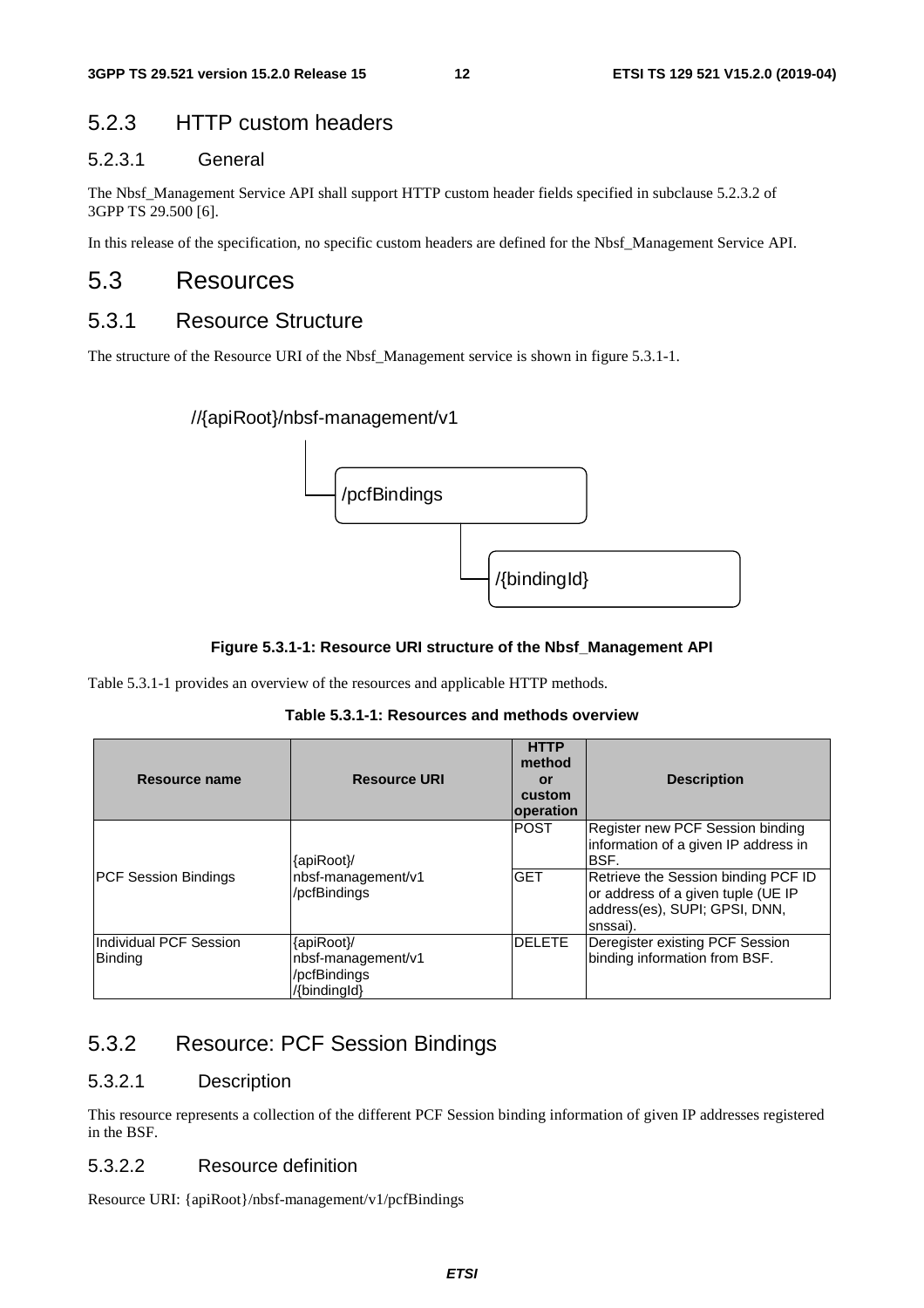This resource shall support the resource URI variables defined in table 5.3.2.2-1.

#### **Table 5.3.2.2-1: Resource URI variables for this resource**

| ⊸Nam                                | <b>Continued and</b> |
|-------------------------------------|----------------------|
| Name                                | NUOL.                |
| $\cdot$ $-$<br>lapik<br>$-$<br>.OOT | subclause 5.1<br>See |

#### 5.3.2.3 Resource Standard Methods

#### 5.3.2.3.1 POST

This method shall support the URI query parameters specified in table 5.3.2.3.1-1.

#### **Table 5.3.2.3.1-1: URI query parameters supported by the POST method on this resource**

| <b>Name</b> | Data type | <b>Cardinality</b><br>odi Ulli | Description |
|-------------|-----------|--------------------------------|-------------|
| n/a         |           |                                |             |

This method shall support the request data structures specified in table 5.3.2.3.1-2 and the response data structures and response codes specified in table 5.3.2.3.1-3.

#### **Table 5.3.2.3.1-2: Data structures supported by the POST Request Body on this resource**

| .<br><b>VDE</b>                        |   | .<br>i va militar | <b><i><u>Allandian Contracts</u></i></b>                                                                           |
|----------------------------------------|---|-------------------|--------------------------------------------------------------------------------------------------------------------|
| P <sub>cfRi</sub><br>ndinc<br>3ır<br>u | м | - -<br>. <u>.</u> | Register<br>,ں<br>binding<br>≅tormation.<br>ınto<br>new<br><b>Individual</b><br>-<br>ັ<br>$\overline{\phantom{a}}$ |

#### **Table 5.3.2.3.1-3: Data structures supported by the POST Response Body on this resource**

| Data type                                                                                              | D | Cardinality | <b>Response</b> | <b>Description</b>                                |
|--------------------------------------------------------------------------------------------------------|---|-------------|-----------------|---------------------------------------------------|
|                                                                                                        |   |             | codes           |                                                   |
| PcfBinding                                                                                             | M |             | 201             | The creation of an individual PCF session biding. |
|                                                                                                        |   |             | <b>Created</b>  |                                                   |
| <b>NOTE:</b><br>The mandatory HTTP error status codes for the POST method listed in table 5.2.7.1-1 of |   |             |                 |                                                   |
| 3GPP TS 29.500 [6] shall also apply.                                                                   |   |             |                 |                                                   |

#### 5.3.2.3.2 GET

This method shall support the URI query parameters specified in table 5.3.3.3.1-1.

#### **Table 5.3.2.3.1-1: URI query parameters supported by the GET method on this resource**

| <b>Name</b> | Data type   |    | <b>Cardinality</b> | <b>Description</b>                        |
|-------------|-------------|----|--------------------|-------------------------------------------|
| lipv4Addr   | lpv4Add     | C  | 01                 | The IPv4 Address of the served UE.        |
| lipv6Prefix | Ilpv6Prefix | C  | 0.1                | The IPv6 Address Prefix of the served UE. |
| macAddr48   | MacAddr48   | C  | 0.1                | The MAC Address of the served UE.         |
| <b>d</b> nn | Dnn         | C. | 0.1                | <b>DNN</b>                                |
| supi        | Supi        | C  | 0.1                | <b>ISubscription Permanent Identifier</b> |
| gpsi        | Gpsi        | C  | 01                 | Generic Public Subscription Identifier    |
| snssai      | Snssai      | C  | 0.1                | The identification of slice.              |
| ipDomain    | string      | O  | 01                 | The IPv4 address domain identifier.       |

This method shall support the request data structures specified in table 5.3.3.3.1-2 and the response data structures and response codes specified in table 5.3.3.3.1-3.

#### **Table 5.3.2.3.1-2: Data structures supported by the GET Request Body on this resource**

| Data type | Cardinality | <b>Description</b> |
|-----------|-------------|--------------------|
| ∣n/a      |             |                    |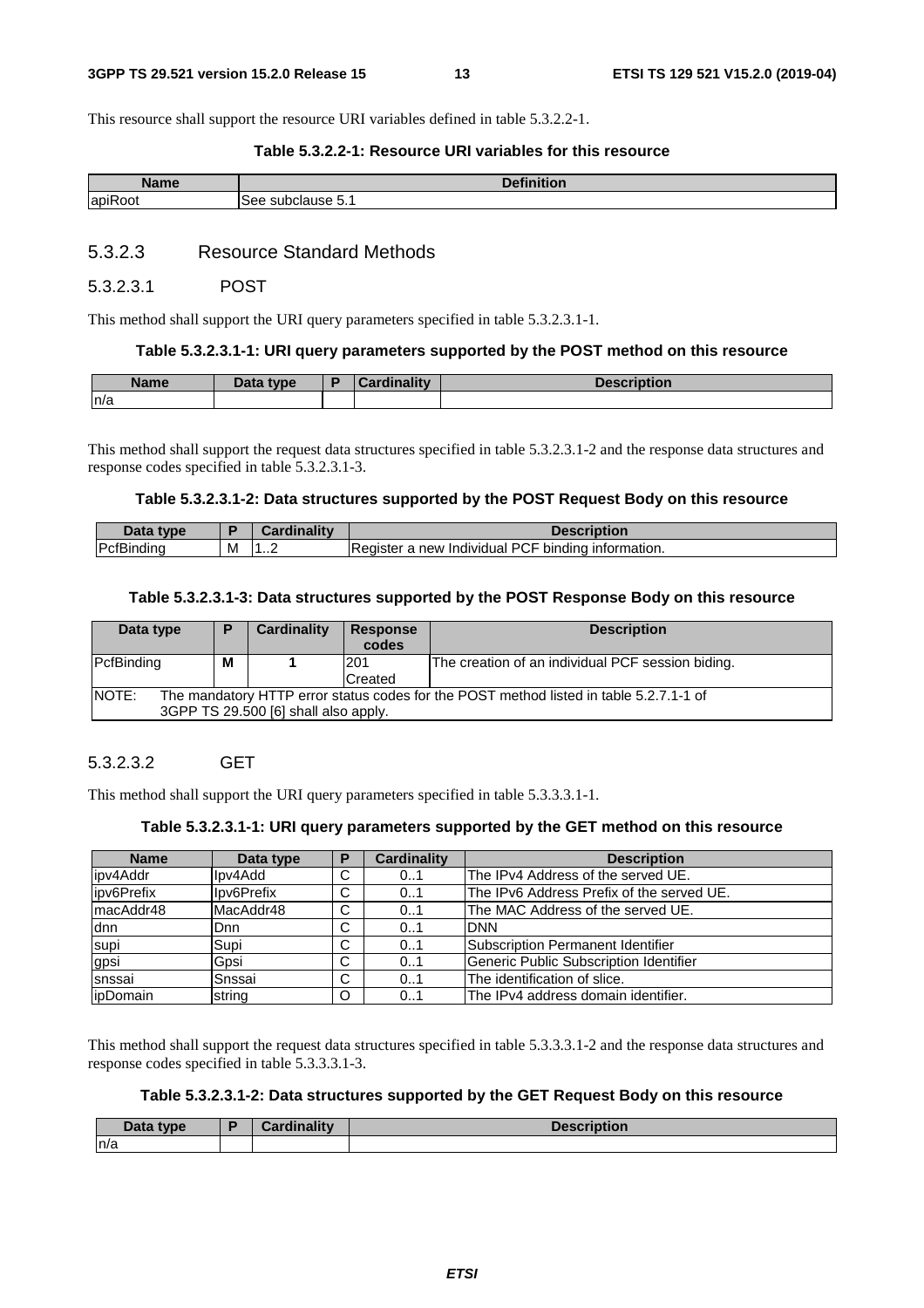| Data type                                                                                     | <b>Cardinality</b><br>P                               |  | <b>Response</b> | <b>Description</b>                                   |  |  |
|-----------------------------------------------------------------------------------------------|-------------------------------------------------------|--|-----------------|------------------------------------------------------|--|--|
|                                                                                               |                                                       |  | codes           |                                                      |  |  |
| pcfBinding                                                                                    | м                                                     |  | 200 OK          | The individual PCF session biding session binding    |  |  |
|                                                                                               |                                                       |  |                 | information resource matching the query parameter(s) |  |  |
|                                                                                               |                                                       |  |                 | lis returned.                                        |  |  |
| ProblemDetails                                                                                | M                                                     |  | 404 Not Found   | If the PCF Session Binding resource does not exist.  |  |  |
|                                                                                               |                                                       |  |                 | (NOTE 2)                                             |  |  |
| NOTE 1: The mandatory HTTP error status codes for the GET method listed in table 5.2.7.1-1 of |                                                       |  |                 |                                                      |  |  |
| 3GPP TS 29.500 [6] shall also apply.                                                          |                                                       |  |                 |                                                      |  |  |
|                                                                                               | NOTE 2: Failure cases are described in subclause 5.7. |  |                 |                                                      |  |  |

#### **Table 5.3.2.3.1-3: Data structures supported by the GET Response Body on this resource**

### 5.3.3 Resource: Individual PCF Session Binding

#### 5.3.3.1 Description

This resource represents a collection of the different PCF Session binding information of given IP addresses registered in the BSF.

#### 5.3.3.2 Resource definition

#### Resource URI: **{apiRoot}/nbsf-management/v1/pcfBindings/{bindingId}**

This resource shall support the resource URI variables defined in table 5.3.3.2-1.

#### **Table 5.3.3.2-1: Resource URI variables for this resource**

| <b>Name</b> | <b>Definition</b>                                                                           |
|-------------|---------------------------------------------------------------------------------------------|
| apiRoot     | See subclause 5.1                                                                           |
| bindingld   | Represents the individual PCF Session Binding.                                              |
|             | To enable that the value is used as part of a URI, the string shall only contain characters |
|             | allowed according to the "lower-with-hyphen" naming convention defined in                   |
|             | 3GPP TS 29.501 [7].                                                                         |

#### 5.3.3.3 Resource Standard Methods

#### 5.3.3.3.1 DELETE

This method shall support the URI query parameters specified in table 5.3.3.3.2-1.

#### **Table 5.3.3.3.1-1: URI query parameters supported by the DELETE method on this resource**

| Name | Data type | Cardinalitv | escription |
|------|-----------|-------------|------------|
| n/a  |           |             |            |

This method shall support the request data structures specified in table 5.3.3.3.1-2 and the response data structures and response codes specified in table 5.3.3.3.1-3.

#### **Table 5.3.3.3.1-2: Data structures supported by the DELETE Request Body on this resource**

| Data type | Cardinalitv | <b>Description</b> |
|-----------|-------------|--------------------|
| n/a       |             |                    |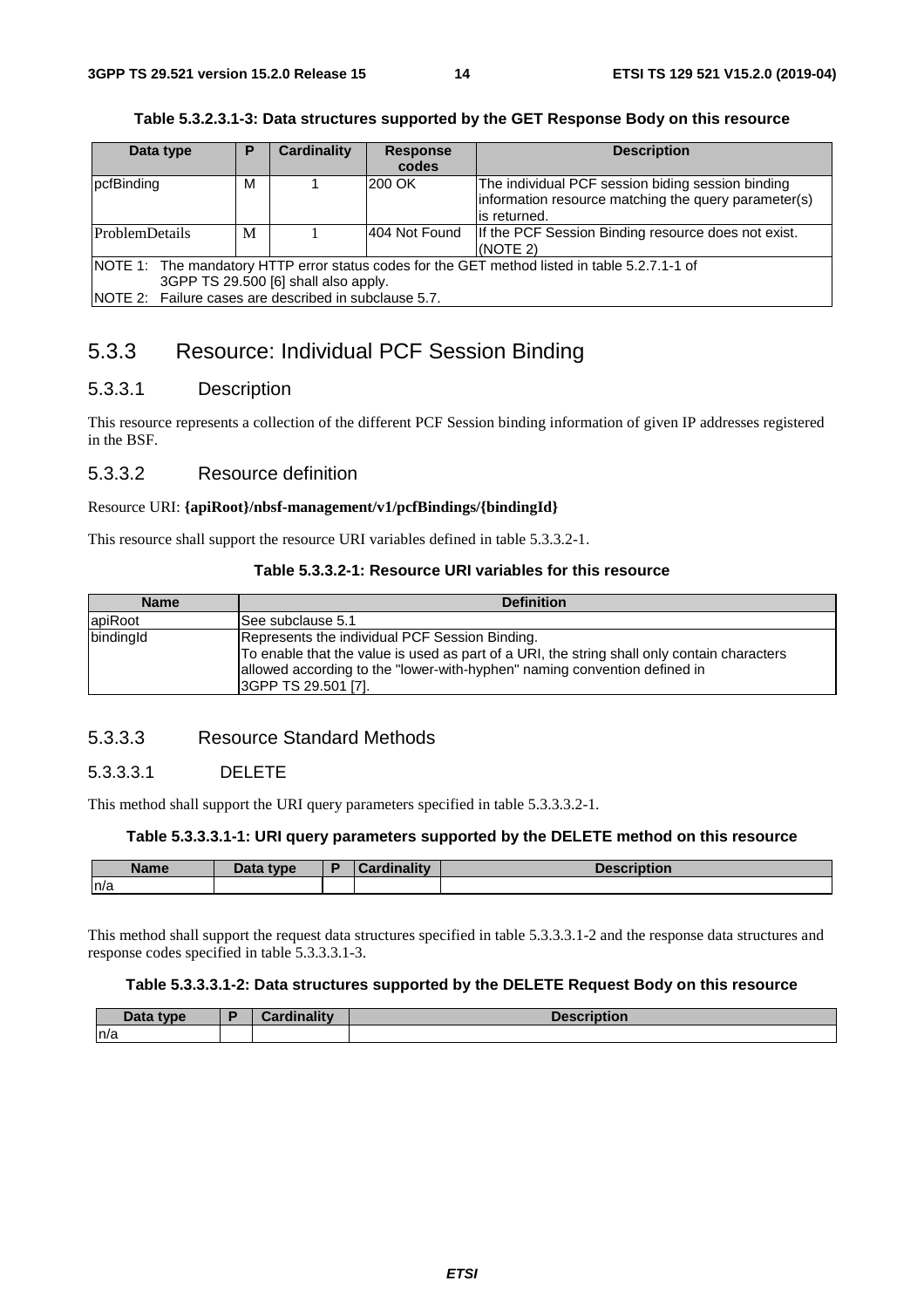| Data type                                                                                                                              | в | Cardinality | Response codes | <b>Description</b>                                                                       |  |  |
|----------------------------------------------------------------------------------------------------------------------------------------|---|-------------|----------------|------------------------------------------------------------------------------------------|--|--|
| ln/a                                                                                                                                   |   |             | 204 No Content | Successful case: The Individual PCF session binding<br>linformation resource is deleted. |  |  |
| ProblemDetails                                                                                                                         | M |             | 404 Not Found  | If the Individual PCF Session Binding resource does not<br>exist. (NOTE 2)               |  |  |
| NOTE 1: The mandatory HTTP error status codes for the POST method listed in table 5.2.7.1-1 of<br>3GPP TS 29.500 [6] shall also apply. |   |             |                |                                                                                          |  |  |
| NIOTE O. - Estima proposa sua desputivada contratamente <del>e</del> <del>e</del>                                                      |   |             |                |                                                                                          |  |  |

**Table 5.3.3.3.1-3: Data structures supported by the DELETE Response Body on this resource** 

NOTE 2: Failure cases are described in subclause 5.7.

## 5.4 Custom Operations without associated resources

None in this release of this specification.

### 5.5 Notifications

None in this release of this specification.

## 5.6 Data Model

#### 5.6.1 General

This subclause specifies the application data model supported by the API.

Table 5.6.1-1 specifies the data types defined for the  $N_{\text{bsf}}$  service based interface protocol.

#### Table 5.6.1-1: N<sub>bsf</sub> specific Data Types

| Data type          | <b>Section defined</b> | <b>Description</b>                    | Applicability |
|--------------------|------------------------|---------------------------------------|---------------|
| <b>IPcfBinding</b> | 5.6.2.2                | Identifies an Individual PCF binding. |               |

Table 5.6.1-2 specifies data types re-used by the  $N_{\text{bsf}}$  service based interface protocol from other specifications, including a reference to their respective specifications and when needed, a short description of their use within the  $N_{\text{bsf}}$ service based interface.

#### Table 5.6.1-2: N<sub>bsf</sub> re-used Data Types

| Data type                | <b>Reference</b>    | <b>Comments</b>                            | <b>Applicability</b> |
|--------------------------|---------------------|--------------------------------------------|----------------------|
| DiameterIdentity         | 3GPP TS 29.571 [10] |                                            |                      |
| Dnn                      | 3GPP TS 29.571 [10] |                                            |                      |
| Fqdn                     | 3GPP TS 29.510 [12] |                                            |                      |
| Gpsi                     | 3GPP TS 29.571 [10] |                                            |                      |
| IpEndPoint               | 3GPP TS 29.510 [12] |                                            |                      |
| Ipv4Addr,                | 3GPP TS 29.571 [10] |                                            |                      |
| Ipv6Prefix               | 3GPP TS 29.571 [10] |                                            |                      |
| MacAddr48                | 3GPP TS 29.571 [10] |                                            |                      |
| <b>ProblemDetails</b>    | 3GPP TS 29.571 [10] | Used in error responses to provide more    |                      |
|                          |                     | detailed information about an error.       |                      |
| Snssai                   | 3GPP TS 29.571 [10] |                                            |                      |
| Supi                     | 3GPP TS 29.571 [10] |                                            |                      |
| <b>SupportedFeatures</b> | 3GPP TS 29.571 [10] | Used to negotiate the applicability of the |                      |
|                          |                     | optional features defined in table 5.8-1.  |                      |

### 5.6.2 Structured data types

#### 5.6.2.1 Introduction

This subclause defines the structures to be used in resource representations.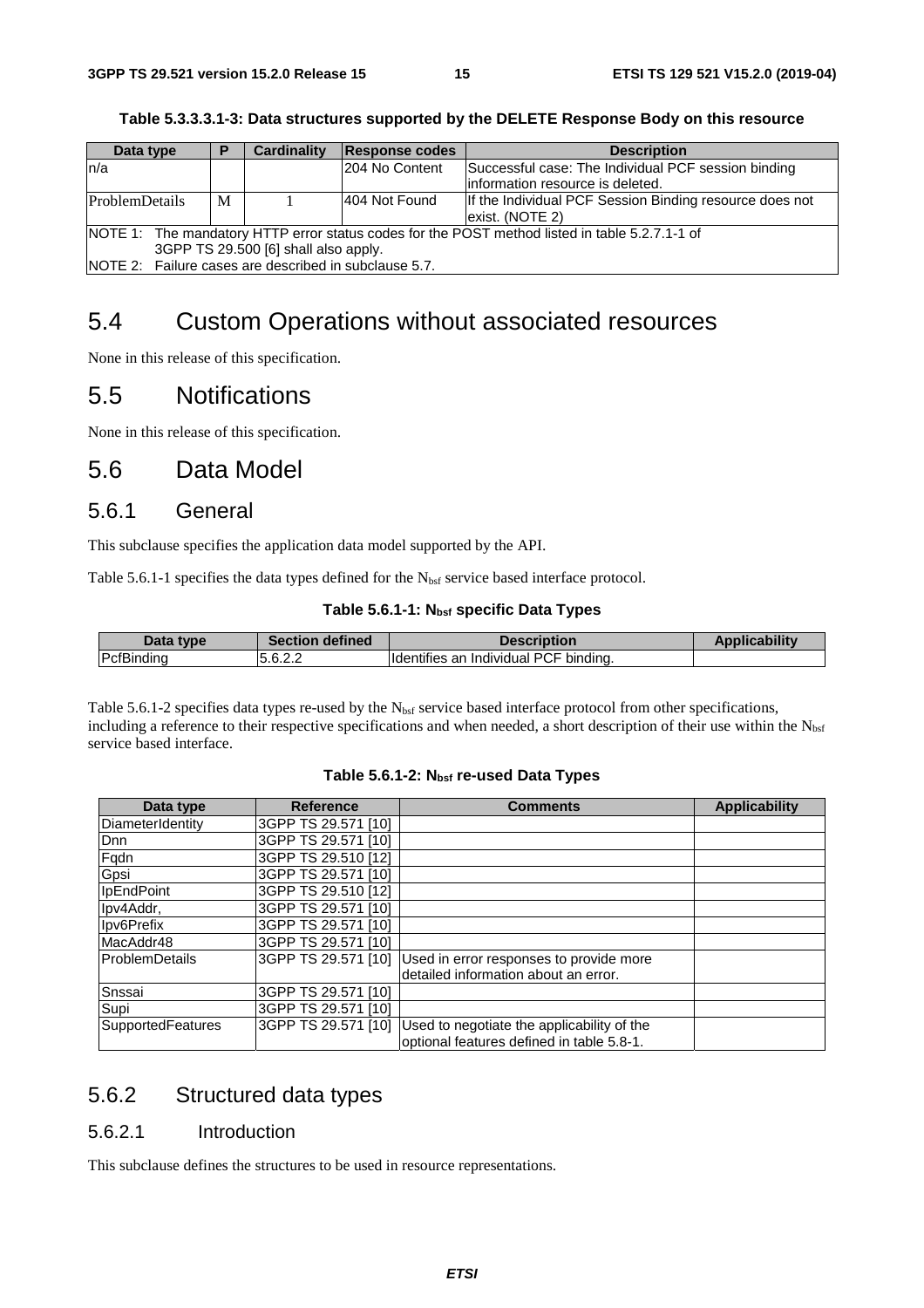#### 5.6.2.2 Type PcfBinding

| <b>Attribute name</b>                                                                                                                                                                                                                                                                                                  | Data type         | P            | <b>Cardinality</b> | <b>Description</b>                                                                                                       | <b>Applicability</b> |  |
|------------------------------------------------------------------------------------------------------------------------------------------------------------------------------------------------------------------------------------------------------------------------------------------------------------------------|-------------------|--------------|--------------------|--------------------------------------------------------------------------------------------------------------------------|----------------------|--|
| supi                                                                                                                                                                                                                                                                                                                   | Supi              | C            | 0.1                | Subscription Permanent Identifier                                                                                        |                      |  |
| gpsi                                                                                                                                                                                                                                                                                                                   | Gpsi              | C            | 0.1                | <b>Generic Public Subscription</b><br>Identifier                                                                         |                      |  |
| ipv4Addr                                                                                                                                                                                                                                                                                                               | Ipv4Addr          | $\mathsf{C}$ | 0.1                | The IPv4 Address of the served<br>UE. (NOTE 1)                                                                           |                      |  |
| ipv6Prefix                                                                                                                                                                                                                                                                                                             | Ipv6Prefix        | C            | 01                 | The IPv6 Address Prefix of the<br>served UE. (NOTE 1)                                                                    |                      |  |
| <i>ipDomain</i>                                                                                                                                                                                                                                                                                                        | string            | O            | 01                 | IPv4 address domain identifier.                                                                                          |                      |  |
| macAddr48                                                                                                                                                                                                                                                                                                              | MacAddr48         | $\mathsf{C}$ | 01                 | The MAC Address of the served<br>UE. (NOTE 1)                                                                            |                      |  |
| dnn                                                                                                                                                                                                                                                                                                                    | Dnn               | M            |                    | <b>DNN</b>                                                                                                               |                      |  |
| pcfFqdn                                                                                                                                                                                                                                                                                                                | Fqdn              | C            | 0.1                | FQDN of the PCF or the FQDN of<br>the PCF hosting the<br>Npcf PolicyAuthorization service.<br>(NOTE 2)                   |                      |  |
| pcflpEndPoints                                                                                                                                                                                                                                                                                                         | array(IpEndPoint) | C            | 1N                 | IP end points of the PCF or the IP<br>end points of the PCF hosting the<br>Npcf_PolicyAuthorization service.<br>(NOTE 2) |                      |  |
| pcfDiamHost                                                                                                                                                                                                                                                                                                            | DiameterIdentity  | C            | $\overline{0}$ 1   | The diameter host for an<br>individual PCF, it is provided by<br>the PCF supporting Rx interface.                        |                      |  |
| pcfDiamRealm                                                                                                                                                                                                                                                                                                           | DiameterIdentity  | $\mathsf{C}$ | 0.1                | The diameter realm for an<br>individual PCF, it is provided by<br>the PCF supporting Rx interface.                       |                      |  |
| snssai                                                                                                                                                                                                                                                                                                                 | Snssai            | M            |                    | The identification of slice.                                                                                             |                      |  |
| NOTE 1: Either IP address(es) (ipv4Addr, ipv6Prefix) or macAddr48 shall be included.<br>NOTE 2: At least one of pcfFqdn or pcfIpEndPoints shall be included if the PCF supports N5 interface. If the<br>pcflpEndPoints is provided at the PCF level, the transport and port in the pcflpEndPoints are not<br>required. |                   |              |                    |                                                                                                                          |                      |  |

#### **Table 5.6.2.2-1: Definition of type PcfBinding**

### 5.6.3 Simple data types and enumerations

#### 5.6.3.1 Introduction

This subclause defines simple data types and enumerations that can be referenced from data structures defined in the previous subclauses.

#### 5.6.3.2 Simple data types

The simple data types defined in table 5.6.3.2-1 shall be supported.

#### **Table 5.6.3.2-1: Simple data types**

| Type Name | <b>Type Definition</b> | <b>Description</b> | <b>Applicabi</b> |
|-----------|------------------------|--------------------|------------------|
| n/a       |                        |                    |                  |

## 5.7 Error handling

### 5.7.1 General

HTTP error handling shall be supported as specified in subclause 5.2.4 of 3GPP TS 29.500 [6].

For the Nbsf\_Management Service API, HTTP error responses shall be supported as specified in subclause 4.8 of 3GPP TS 29.501 [7]. Protocol errors and application errors specified in table 5.2.7.2-1 of 3GPP TS 29.500 [6] shall be supported for an HTTP method if the corresponding HTTP status codes are specified as mandatory for that HTTP method in table 5.2.7.1-1 of 3GPP TS 29.500 [6]. In addition, the requirements in the following subclauses shall apply.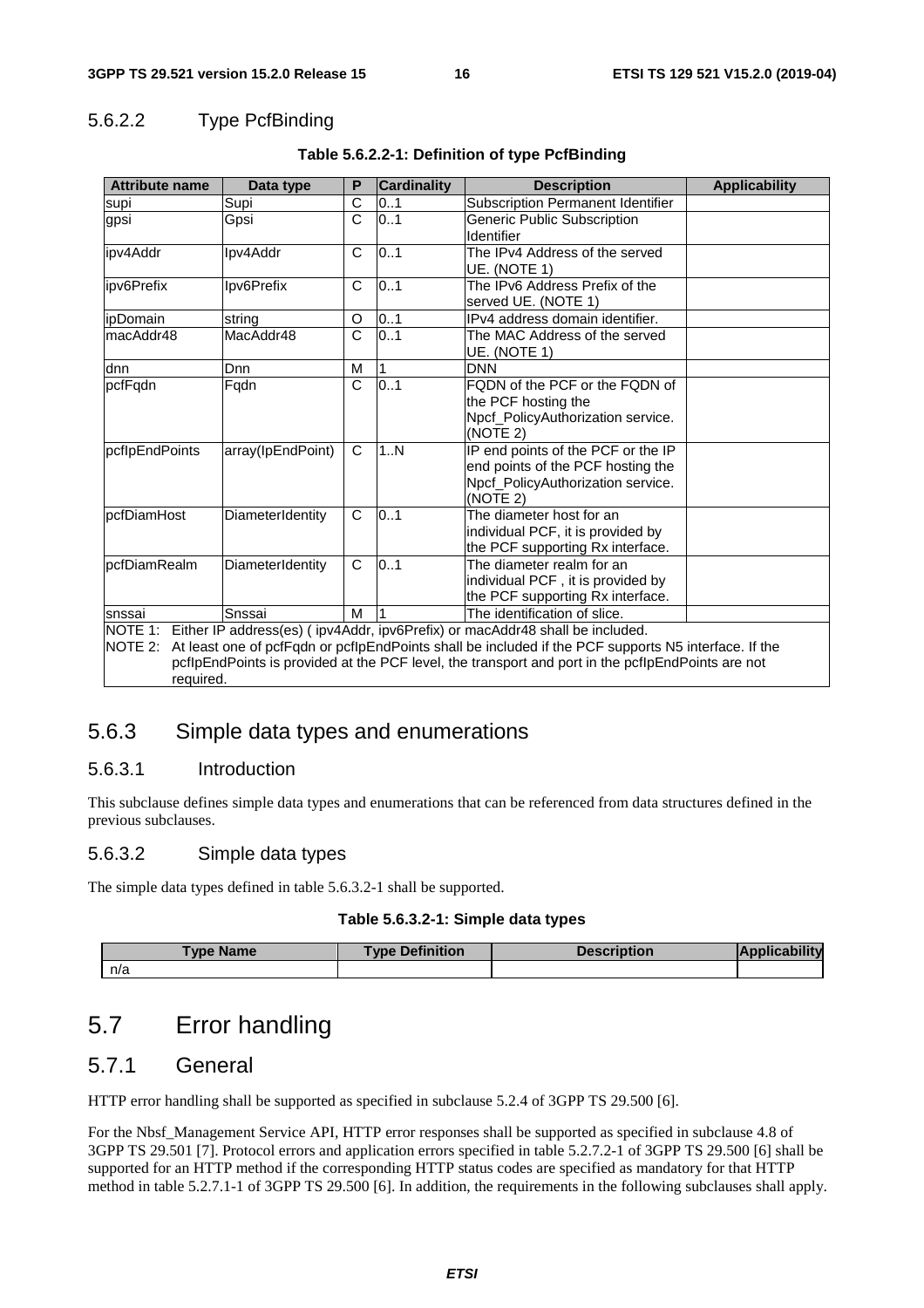### 5.7.2 Protocol Errors

In this Release of the specification, there are no additional protocol errors applicable for the Nbsf\_Management Service API.

### 5.7.3 Application Errors

The application errors defined for the Nbsf\_Management Service API are listed in table 5.7.3-1. The PCF shall include in the HTTP status code a "ProblemDetails" data structure with the "cause" attribute indicating the application error as listed in table 5.7.3-1.

**Table 5.7.3-1: Application errors** 

| <b>Application Error</b>      | <b>HTTP status code</b>                                                                 | <b>Description</b>                                                                                                                                      |  |  |  |  |  |
|-------------------------------|-----------------------------------------------------------------------------------------|---------------------------------------------------------------------------------------------------------------------------------------------------------|--|--|--|--|--|
| BINDING INFORMATION NOT FOUND | 404 Not Found                                                                           | Indicates that the modification has failed<br>because the specified PCF Session Bindings<br>or Individual PCF Session Binding does not<br>exist. (NOTE) |  |  |  |  |  |
| NOTE:                         | This application error is included in the responses to the GET and the DELETE requests. |                                                                                                                                                         |  |  |  |  |  |

## 5.8 Feature negotiation

The optional features in table 5.8-1 are defined for the Nbsf\_Management Service API. They shall be negotiated using the extensibility mechanism defined in subclause 6.6 of 3GPP TS 29.500 [6].

#### **Table 5.8-1: Supported Features**

| <b>Feature number</b> | Feature Name | Description |
|-----------------------|--------------|-------------|
|                       |              |             |

## 5.9 Security

As indicated in 3GPP TS 33.501 [n2] and 3GPP TS 29.500 [6], the access to the Nbsf\_Management API may be authorized by means of the OAuth2 protocol (see IETF RFC 6749 [n3]), based on local configuration, using the "Client Credentials" authorization grant, where the NRF (see 3GPP TS 29.510 [12]) plays the role of the authorization server.

If OAuth2 is used, a n NF Service Consumer, prior to consuming services offered by the Nbsf\_Management API, shall obtain a "token" from the authorization server, by invoking the Access Token Request service, as described in 3GPP TS 29.510 [12], subclause 5.4.2.2.

NOTE: When multiple NRFs are deployed in a network, the NRF used as authorization server is the same NRF that the NF Service Consumer used for discovering the Nbsf\_Management service.

The Nbsf Management API defines a single scope "nbsf-management" for the entire service, and it does not define any additional scopes at resource or operation level.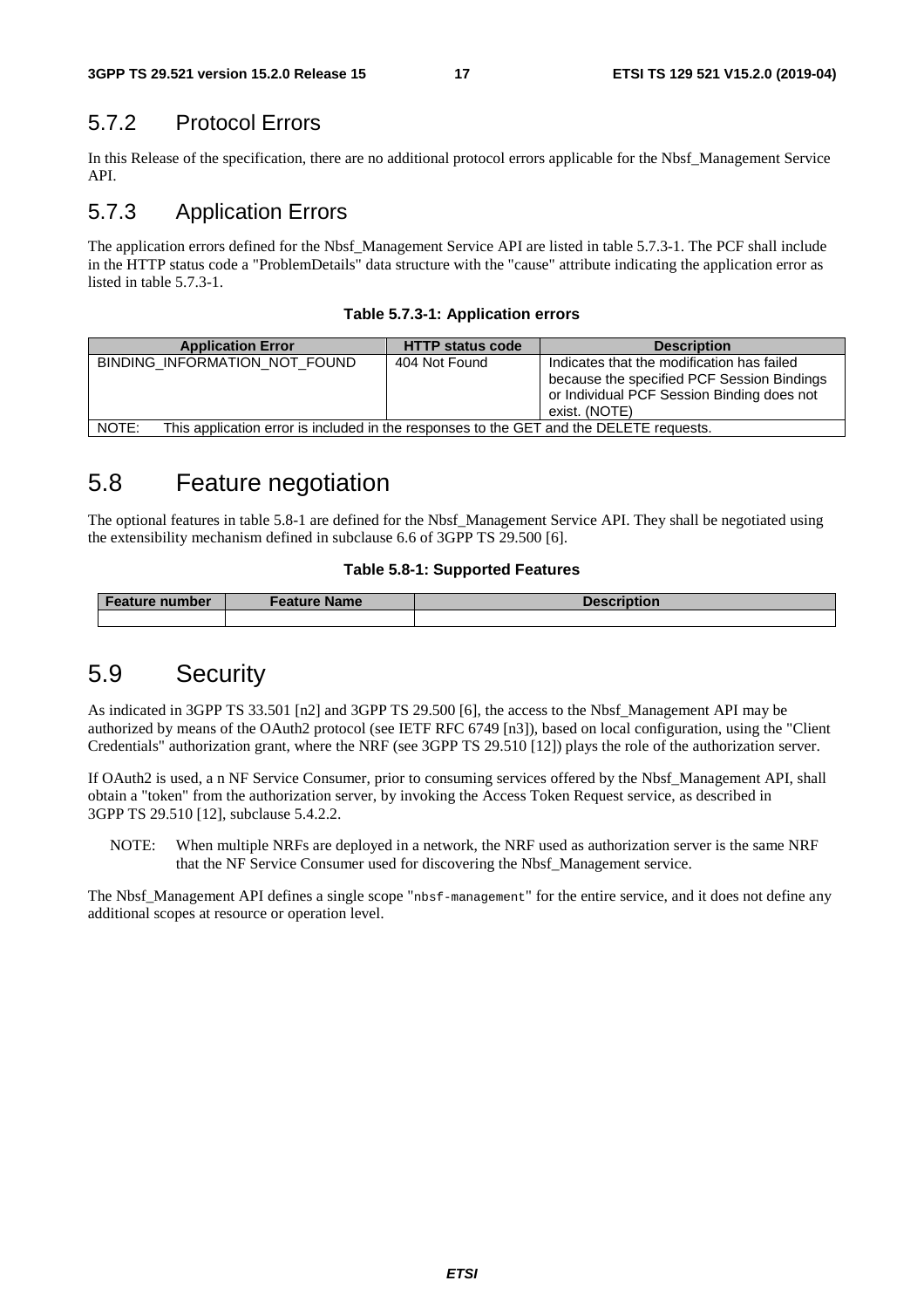## Annex A (normative): OpenAPI specification

## A.1 General

The present Annex contains an OpenAPI [11] specification of HTTP messages and content bodies used by the Nbsf\_Management API.

In case of conflicts between the main body of the present document and the present Annex, the information in the main body shall be applicable.

## A.2 Nbsf\_Management API

```
openapi: 3.0.0 
info: 
   description: Binding Support Management Service API 
   version: "1.0.0" 
   title: Nbsf_Management 
externalDocs: 
   description: 3GPP TS 29.521 V15.2.0; 5G System; Binding Support Management Service. 
   url: 'http://www.3gpp.org/ftp/Specs/archive/29_series/29.521/' 
servers: 
   - url: '{apiRoot}/nbsf-management/v1' 
     variables: 
       apiRoot: 
         default: https://example.com 
         description: apiRoot as defined in subclause 4.4 of 3GPP TS 29.501. 
security: 
   - {} 
   - oAuth2ClientCredentials: 
     - nbsf-management 
paths: 
   /pcfBindings: 
     post: 
       requestBody: 
         required: true 
         content: 
           application/json: 
              schema: 
                $ref: '#/components/schemas/PcfBinding' 
       responses: 
          '201': 
           description: The creation of an individual PCF session binding. 
           content: 
              application/json: 
                schema: 
                  $ref: '#/components/schemas/PcfBinding' 
           headers: 
              Location: 
                description: 'Contains the URI of the newly created resource, according to the 
structure: {apiRoot}/nbsf-management/v1//pcfBindings/{bindingId} 
                required: true 
                schema: 
                  type: string 
          '400': 
            $ref: 'TS29571_CommonData.yaml#/components/responses/400' 
          '401': 
           $ref: 'TS29571_CommonData.yaml#/components/responses/401' 
          '403': 
            $ref: 'TS29571_CommonData.yaml#/components/responses/403' 
          '404': 
           $ref: 'TS29571_CommonData.yaml#/components/responses/404' 
          '411': 
            $ref: 'TS29571_CommonData.yaml#/components/responses/411' 
          '413': 
           $ref: 'TS29571_CommonData.yaml#/components/responses/413' 
          '415': 
            $ref: 'TS29571_CommonData.yaml#/components/responses/415'
```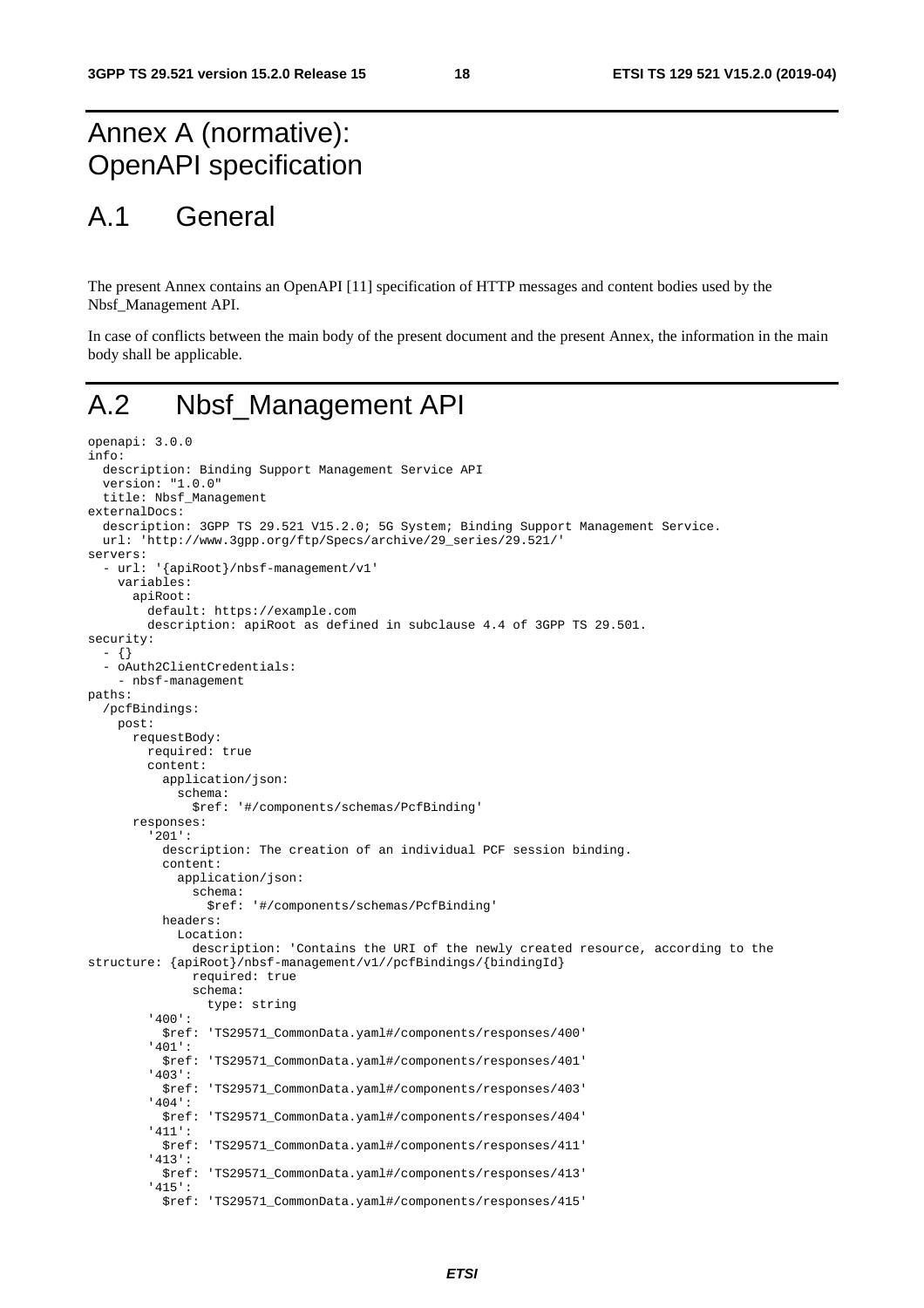#### **3GPP TS 29.521 version 15.2.0 Release 15 19 ETSI TS 129 521 V15.2.0 (2019-04)**

 '429': \$ref: 'TS29571\_CommonData.yaml#/components/responses/429' '500': \$ref: 'TS29571\_CommonData.yaml#/components/responses/500' '503': \$ref: 'TS29571\_CommonData.yaml#/components/responses/503' default: \$ref: 'TS29571\_CommonData.yaml#/components/responses/default' get: parameters: - name: ipv4Addr in: query description: The IPv4 Address of the served UE. required: false schema: \$ref: 'TS29571\_CommonData.yaml#/components/schemas/Ipv4Addr' - name: ipv6Prefix in: query description: The IPv6 Address Prefix of the served UE. required: false schema: \$ref: 'TS29571\_CommonData.yaml#/components/schemas/Ipv6Prefix' - name: macAddr48 in: query description: The MAC Address of the served UE. required: false schema: \$ref: 'TS29571\_CommonData.yaml#/components/schemas/MacAddr48' - name: dnn in: query description: DNN. required: false schema: \$ref: 'TS29571\_CommonData.yaml#/components/schemas/Dnn' - name: supi in: query description: Subscription Permanent Identifier. required: false schema: \$ref: 'TS29571\_CommonData.yaml#/components/schemas/Supi' - name: gpsi in: query description: Generic Public Subscription Identifier required: false schema: \$ref: 'TS29571\_CommonData.yaml#/components/schemas/Gpsi' - name: snssai in: query description: The identification of slice. required: false schema: \$ref: 'TS29571\_CommonData.yaml#/components/schemas/Snssai' - name: ipDomain in: query description: The IPv4 address domain identifier. required: false schema: type: string responses: '200': description: The individual PCF session binding session binding information resource matching the query parameter(s) is returned. content: application/json: schema: \$ref: '#/components/schemas/PcfBinding' '400': \$ref: 'TS29571\_CommonData.yaml#/components/responses/400' '401': \$ref: 'TS29571\_CommonData.yaml#/components/responses/401' '403': \$ref: 'TS29571\_CommonData.yaml#/components/responses/403' '404': \$ref: 'TS29571\_CommonData.yaml#/components/responses/404' '406': \$ref: 'TS29571\_CommonData.yaml#/components/responses/406' '414': \$ref: 'TS29571\_CommonData.yaml#/components/responses/414'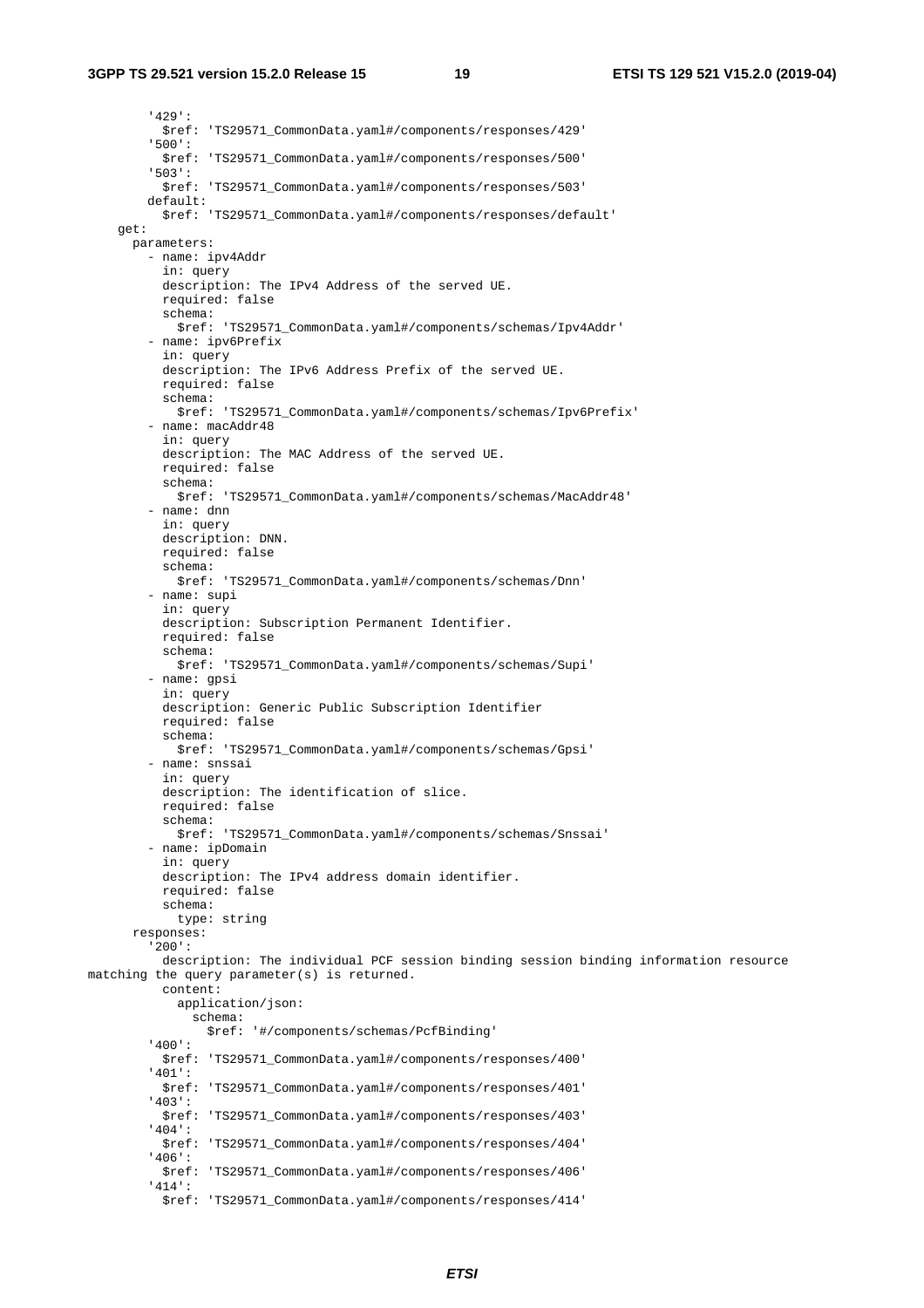#### **3GPP TS 29.521 version 15.2.0 Release 15 20 ETSI TS 129 521 V15.2.0 (2019-04)**

 '429': \$ref: 'TS29571\_CommonData.yaml#/components/responses/429' '500': \$ref: 'TS29571\_CommonData.yaml#/components/responses/500' '503': \$ref: 'TS29571\_CommonData.yaml#/components/responses/503' default: \$ref: 'TS29571\_CommonData.yaml#/components/responses/default' /pcfBindings/{bindingId}: delete: parameters: - name: bindingId in: path description: Represents the individual PCF Session Binding. required: true schema: type: string responses: '204': description: No Content. The Individual PCF session binding information resource is deleted. '400': \$ref: 'TS29571\_CommonData.yaml#/components/responses/400' '401': \$ref: 'TS29571\_CommonData.yaml#/components/responses/401' '403': \$ref: 'TS29571\_CommonData.yaml#/components/responses/403' '404': \$ref: 'TS29571\_CommonData.yaml#/components/responses/404' '429': \$ref: 'TS29571\_CommonData.yaml#/components/responses/429' '500': \$ref: 'TS29571\_CommonData.yaml#/components/responses/500' '503': \$ref: 'TS29571\_CommonData.yaml#/components/responses/503' default: \$ref: 'TS29571\_CommonData.yaml#/components/responses/default' components: securitySchemes: oAuth2ClientCredentials: type: oauth2 flows: clientCredentials: tokenUrl: '{nrfApiRoot}/oauth2/token' scopes: nbsf-management: Access to the Nbsf\_Management API schemas: PcfBinding: type: object properties: supi: \$ref: 'TS29571\_CommonData.yaml#/components/schemas/Supi' gpsi: \$ref: 'TS29571\_CommonData.yaml#/components/schemas/Gpsi' ipv4Addr: .<br>\$ref: 'TS29571 CommonData.yaml#/components/schemas/Ipv4Addr' ipv6Prefix: \$ref: 'TS29571\_CommonData.yaml#/components/schemas/Ipv6Prefix' ipDomain: type: string macAddr48: \$ref: 'TS29571\_CommonData.yaml#/components/schemas/MacAddr48' dnn: \$ref: 'TS29571\_CommonData.yaml#/components/schemas/Dnn' pcfFqdn: \$ref: 'TS29510\_Nnrf\_NFManagement.yaml#/components/schemas/Fqdn' pcfIpEndPoints: type: array items: \$ref: 'TS29510\_Nnrf\_NFManagement.yaml#/components/schemas/IpEndPoint' minItems: 1 description: IP end points of the PCF or the IP end points of the PCF hosting the Npcf\_PolicyAuthorization service. At least one of pcfFqdn or pcfIpEndPoints shall be included if the PCF supports N5 interface. If the pcfIpEndPoints is provided at the PCF level, the transport and port in the pcfIpEndPoints are not required. pcfDiamHost:

 \$ref: 'TS29571\_CommonData.yaml#/components/schemas/DiameterIdentity' pcfDiamRealm: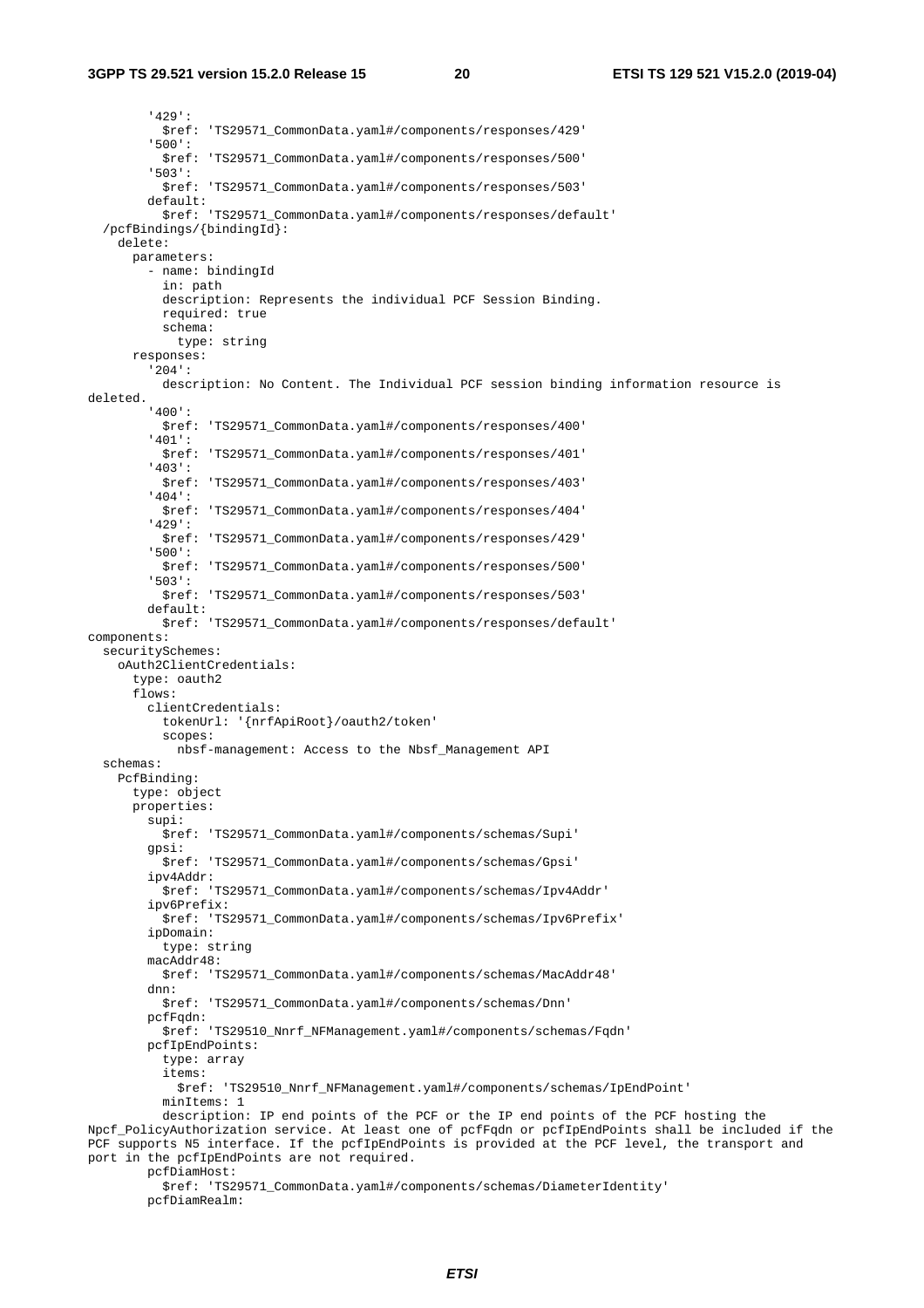\$ref: 'TS29571\_CommonData.yaml#/components/schemas/DiameterIdentity' snssai: \$ref: 'TS29571\_CommonData.yaml#/components/schemas/Snssai' required: - dnn - snssai oneOf: - anyOf: - required: [ipv4Addr] - required: [ipv6Prefix] - required: [macAddr48]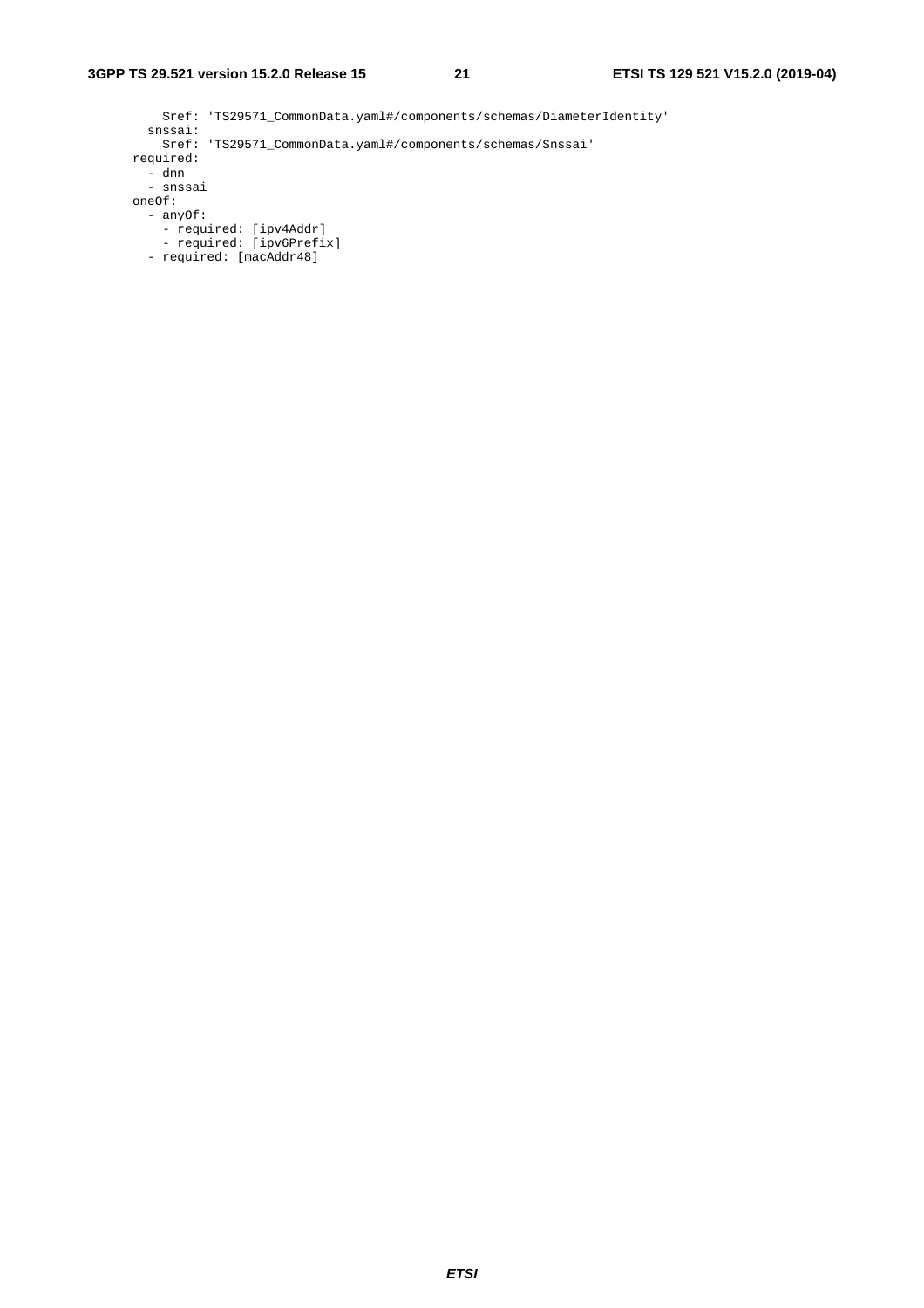## Annex B (informative): Deployment option to support BSF and DRA coexistence due to network migration

As described in Annex B of 3GPP TS 23.503 [4], the Diameter Routing Agent (DRA) and the BSF can coexist in an operator's network during the network migration to 5GC. The DRA is described in 3GPP TS 29.213 [14] and can be a service consumer of the Nbsf\_Management\_Discovery service.

During the Rx session establishment, the DRA can discover the selected PCF for the related subscriber by using the Nbsf\_Management\_Discovery service operation to obtain the related PCF address if it has no stored binding information derived from an ongoing Gx session for that subscriber.

- NOTE 1: For a UE in the EPC there is a Gx session and the DRA stores the binding information. For a UE in the 5GC the Npcf\_SmPolicyControl service is used and the BSF stores the binding information.
- NOTE 2: If the DRA has no stored binding information derived from an ongoing Gx session for a subscriber, the DRA needs to request new binding information for each Rx session establishment because the information in the BSF could have changed compared to any previous binding information the DRA requested.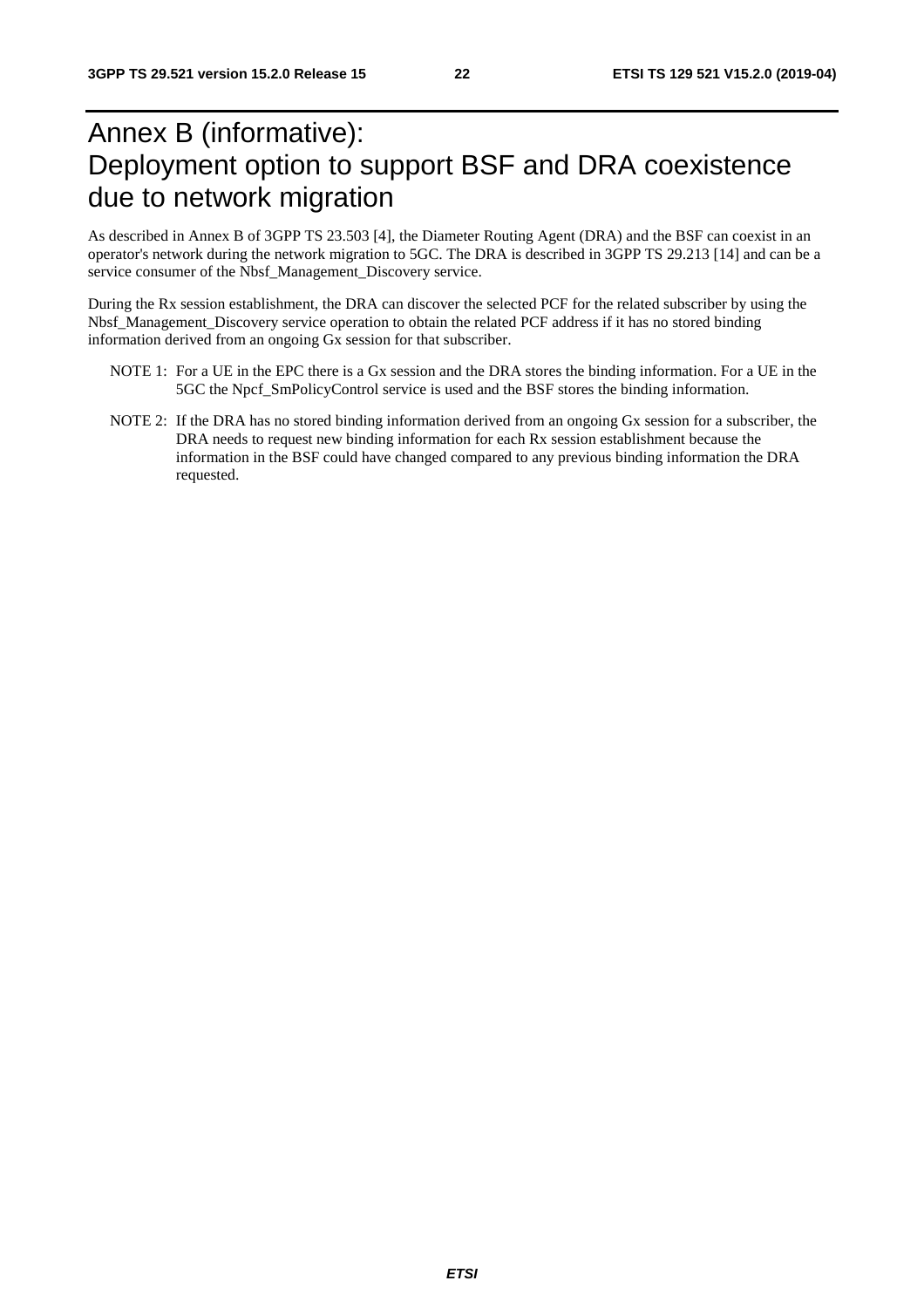## Annex C (informative): Change history

| <b>Change history</b> |                     |                 |      |                 |                         |                                                                                            |            |  |
|-----------------------|---------------------|-----------------|------|-----------------|-------------------------|--------------------------------------------------------------------------------------------|------------|--|
| <b>Date</b>           | TSG#                | <b>TSG Doc.</b> | CR   | <b>Rev</b>      | Cat                     | Subject/Comment                                                                            | <b>New</b> |  |
| 2018-01               |                     |                 |      |                 |                         | TS skeleton of Binding Support Management                                                  | 0.0.0      |  |
|                       |                     |                 |      |                 |                         | Service specification                                                                      |            |  |
| 2018-01               |                     |                 |      |                 |                         | Inclusion of documents agreed in CT3#94 C3-                                                | 0.1.0      |  |
|                       |                     |                 |      |                 |                         | 180301, C3-180191, C3-180192 and C3-180193.                                                |            |  |
| 2018-03               |                     |                 |      |                 |                         | Inclusion of documents agreed in CT3#95 C3-                                                | 0.2.0      |  |
|                       |                     |                 |      |                 |                         | 181350 and C3-181352.                                                                      |            |  |
| 2018-04               |                     |                 |      |                 |                         | Inclusion of documents agreed in CT3#96 C3-                                                | 0.3.0      |  |
|                       |                     |                 |      |                 |                         | 182424 and C3-182510.                                                                      |            |  |
| 2018-05               |                     |                 |      |                 |                         | Inclusion of documents agreed in CT3#97 C3-<br>183287, C3-183500, C3-183881, C3-183502 and | 0.4.0      |  |
|                       |                     |                 |      |                 |                         | C3-183733.                                                                                 |            |  |
| 2018-06               | CT#80               | CP-181031       |      |                 |                         | TS sent to plenary for approval.                                                           | 1.0.0      |  |
| 2018-06               | $\overline{C}$ T#80 | CP-181031       |      |                 |                         | TS approved by plenary                                                                     | 15.0.0     |  |
| 2018-09               | CT#81               | CP-182015       | 0001 | $\overline{2}$  | F                       | PCF id correction for BSF                                                                  | 15.1.0     |  |
| 2018-09               | CT#81               | CP-182015       | 0002 |                 | F                       | Reference update: OpenAPI specification                                                    | 15.1.0     |  |
| 2018-09               | CT#81               | CP-182015       | 0004 | $\overline{2}$  | $\overline{\mathsf{F}}$ | Clarification on mandatory HTTP error status                                               | 15.1.0     |  |
|                       |                     |                 |      |                 |                         | codes                                                                                      |            |  |
| 2018-09               | CT#81               | CP-182015       | 0005 | $6\overline{6}$ | B                       | OpenAPI for TS 29.521                                                                      | 15.1.0     |  |
| 2018-09               | CT#81               | CP-182015       | 0006 | $\mathbf{1}$    | F                       | Description of Structured data types                                                       | 15.1.0     |  |
| 2018-09               | CT#81               | CP-182015       | 0007 |                 | $\overline{B}$          | Support of IPv4 overlapping                                                                | 15.1.0     |  |
| 2018-09               | CT#81               | CP-182015       | 0008 |                 | F                       | Correction of the service name                                                             | 15.1.0     |  |
| 2018-09               | CT#81               | CP-182015       | 0009 | $\mathbf 1$     | F                       | Resource structure presentation                                                            | 15.1.0     |  |
| 2018-12               | CT#82               | CP-183205       | 0011 |                 | $\overline{\mathsf{F}}$ | Default value for apiRoot Default value for<br>apiRoot                                     | 15.2.0     |  |
| 2018-12               | <b>CT#82</b>        | CP-183205       | 0012 |                 | F                       | Correction to DELETE Method for                                                            | 15.2.0     |  |
|                       |                     |                 |      |                 |                         | Nbsf_Management Service API                                                                |            |  |
| 2018-12               | CT#82               | CP-183205       | 0013 |                 | F                       | Correction to Typos in URI Paths                                                           | 15.2.0     |  |
| 2018-12               | CT#82               | CP-183205       | 0015 |                 | $\overline{\mathsf{F}}$ | <b>API</b> version                                                                         | 15.2.0     |  |
| 2018-12               | CT#82               | CP-183205       | 0016 |                 | F                       | ExternalDocs OpenAPI field                                                                 | 15.2.0     |  |
| 2018-12               | CT#82               | CP-183205       | 0017 |                 | $\overline{\mathsf{F}}$ | Location header field in OpenAPI                                                           | 15.2.0     |  |
| 2018-12               | CT#82               | CP-183205       | 0018 | $\mathbf 1$     | F                       | Security                                                                                   | 15.2.0     |  |
| 2018-12               | CT#82               | CP-183205       | 0019 | $\mathbf{1}$    | F                       | supported content types                                                                    | 15.2.0     |  |
| 2018-12               | CT#82               | CP-183205       | 0020 | $\mathbf{c}$    | F                       | <b>HTTP Error responses</b>                                                                | 15.2.0     |  |
| 2018-12               | CT#82               | CP-183205       | 0021 | $\overline{2}$  | F                       | DRA as service consumer                                                                    | 15.2.0     |  |
| 2018-12               | CT#82               | CP-183205       | 0023 |                 | $\overline{\mathsf{F}}$ | Change presence in BSF binding                                                             | 15.2.0     |  |
| 2018-12               | CT#82               | CP-183205       | 0024 | $\vert$ 1       | F                       | Presence conditions in yaml file                                                           | 15.2.0     |  |
| 2018-12               | CT#82               | CP-183205       | 0025 | ∣1              | $\overline{F}$          | Missing 201 response body for POST to<br>/pcfBindings                                      | 15.2.0     |  |
|                       |                     |                 |      |                 |                         |                                                                                            |            |  |